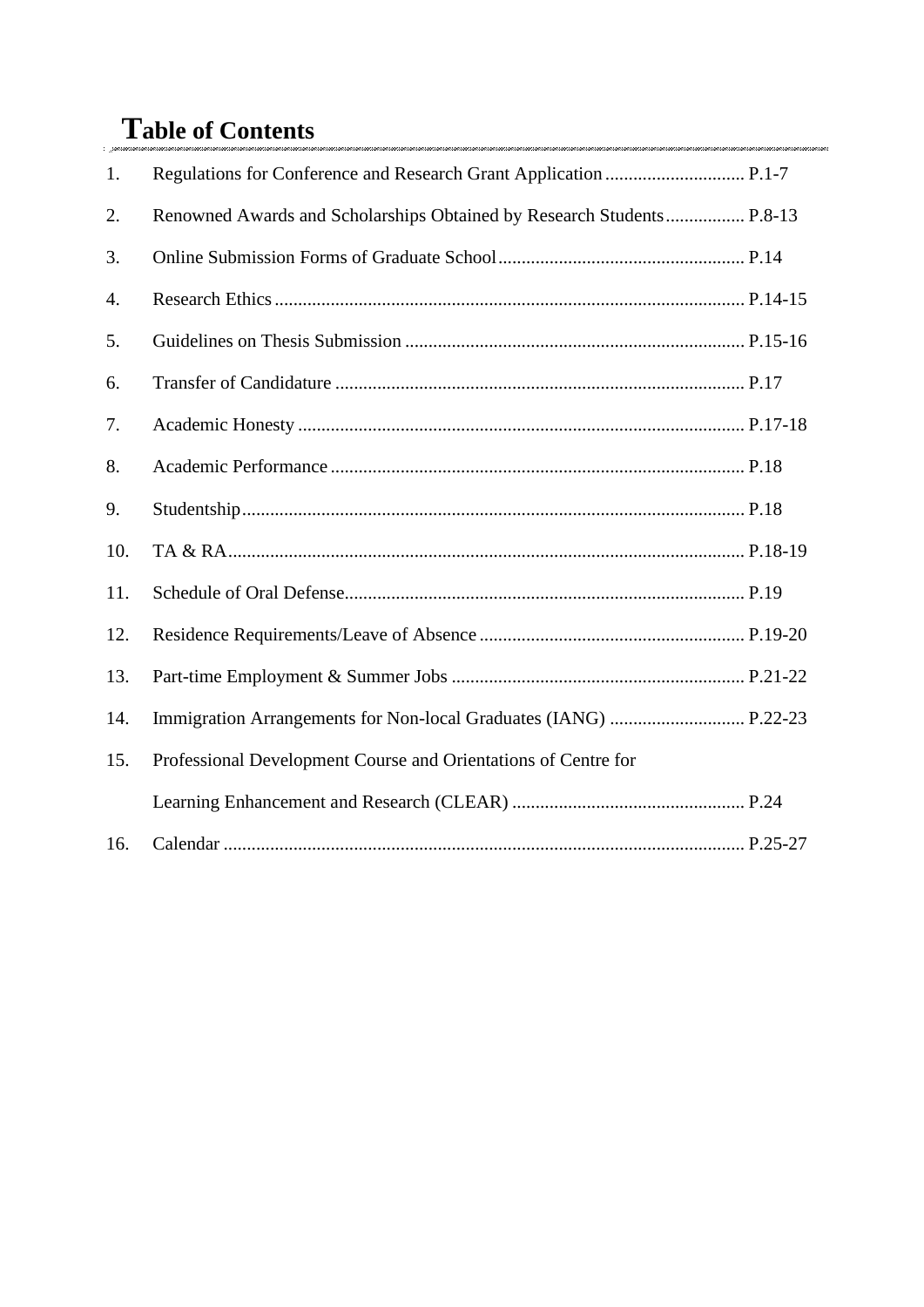## **1. Regulations for Conference and Research Grant Application**

Students can apply for university grant and school grant together for the same conference, but the amount spent on one specific item (e.g. air ticket) CANNOT be split between the two applications; in other words, when one wants to apply for the two grants at the same time for the same conference, one needs to decide which item(s) should go into the university grant application and which item(s) should go into the school level grant application.

## **University-Level Grants for Overseas Academic Activities and Conference**

The amount of award granted to a successful applicant will fully cover incurred airfare and registration fee (for conferences only) expenditure up to a maximum amount. Please refer to the "Notes for Applicants" for details. As the Notes for Applicants will be updated from time to time, please always download the most upto-date version from the Graduate School homepage before submitting your application. The navigation path is as follows:

Graduate School homepage > GS Platform (Students) > Application Forms > E. Others > 1. CUHK Research Postgraduate Student Grants for Overseas Academic Activities  $>$  (a) Notes for Applicants

Key details to be noted:

## I. Eligibility

- 1. Full-time regular research postgraduate students who intend to present papers at local/international academic conferences in Hong Kong/overseas, or conduct academic activities abroad within their normative period of study.
- 2. Continuing students are NOT eligible to apply for the Grants.
- 3. The Grants only cover academic conferences which are on the list of preapproved conferences or some very specific and well-defined categories of conferences determined by his/her Division. In case a conference is not on the list, application will be considered subject to the final approval of the Department Chairperson/School Director.

Under this funding scheme, eligible full-time research students may apply for reimbursement of expenses arising from approved overseas academic activities subject to the following funding limits: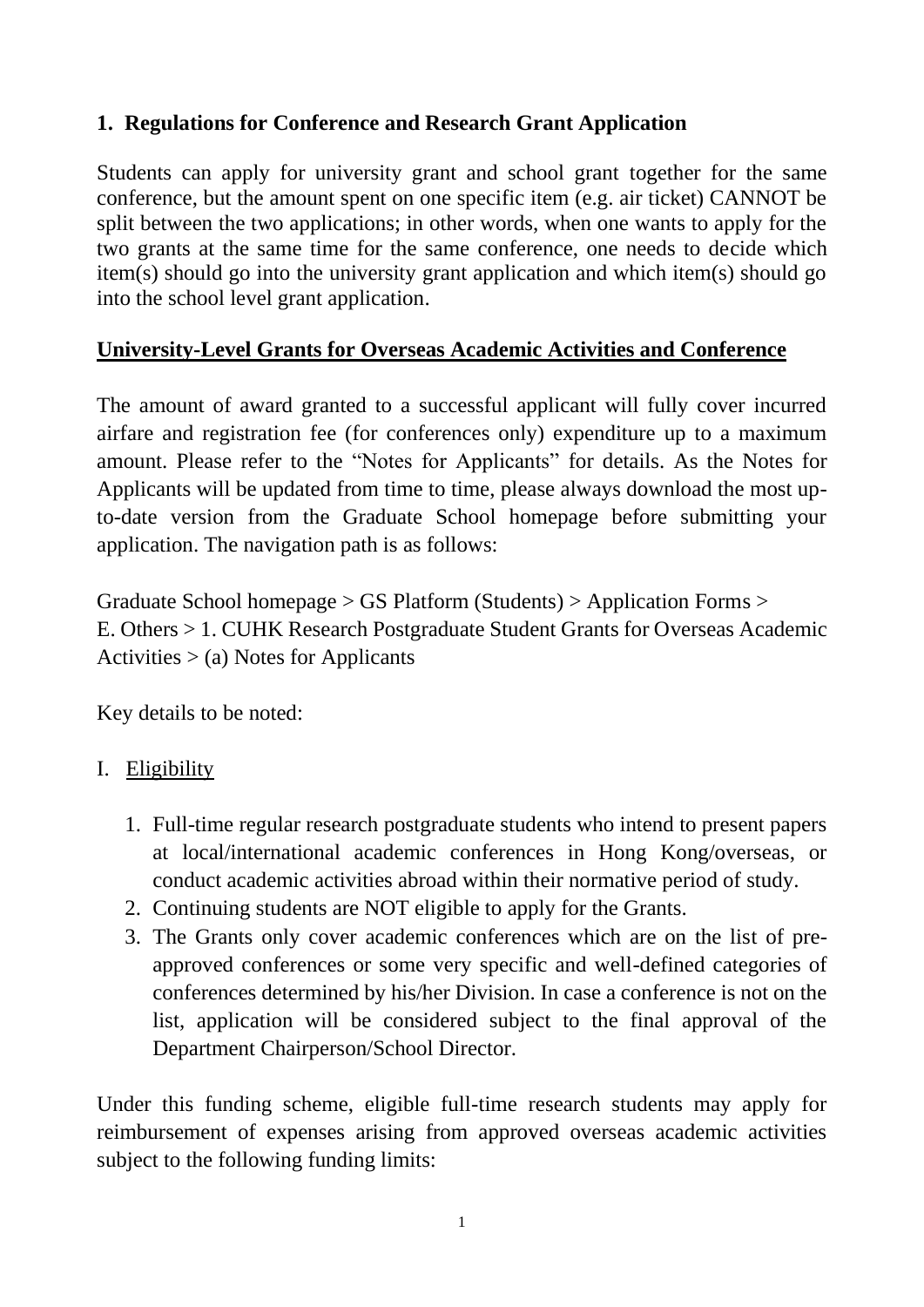- a) Research Master's Students up to HK\$10,000 for a student's whole normative study period; and
- b) Research Doctoral Student up to HK\$30,000 for a student's whole normative study period.

*HKPFS awardees will only be eligible to apply for the Grants after their annual travel allowance has been exhausted.*

List of pre-approved conferences:

- 1. Annual Conference of the International Communication Association (ICA)
- 2. Association for Education in Journalism and Mass Communication Annual Conference (AEJMC)
- 3. National Communication Association Annual Convention (NCA)
- 4. Association for Cultural Studies Crossroads Conference
- 5. International Association for Media and Communication Research Annual Conference (IAMCR)
- 6. Chinese Communication Association Annual Conference (CCA) (中華傳播學 會年會)
- II. Coverage of the Grants
	- 1. Activities
		- a) Academic Conferences

- The student should have at least one accepted paper in a pre-approved conference determined by his/her Graduate Division;

- The student should be the presenting author of an accepted paper in that conference; and

- The student may be required to comply with additional requirements determined by his/her Graduate Division.

b) Other Academic Activities

- A higher priority is given to activities which are directly related to the applicants' research, e.g. field trip for collecting data for a thesis, attending workshop/laboratory for acquiring skills which are essential for the applicants' research work; and

- Activities conducted for the purpose of knowledge enhancement, such as summer schools/courses, workshops can be supported;

- Academic visits are NOT supported by the Grants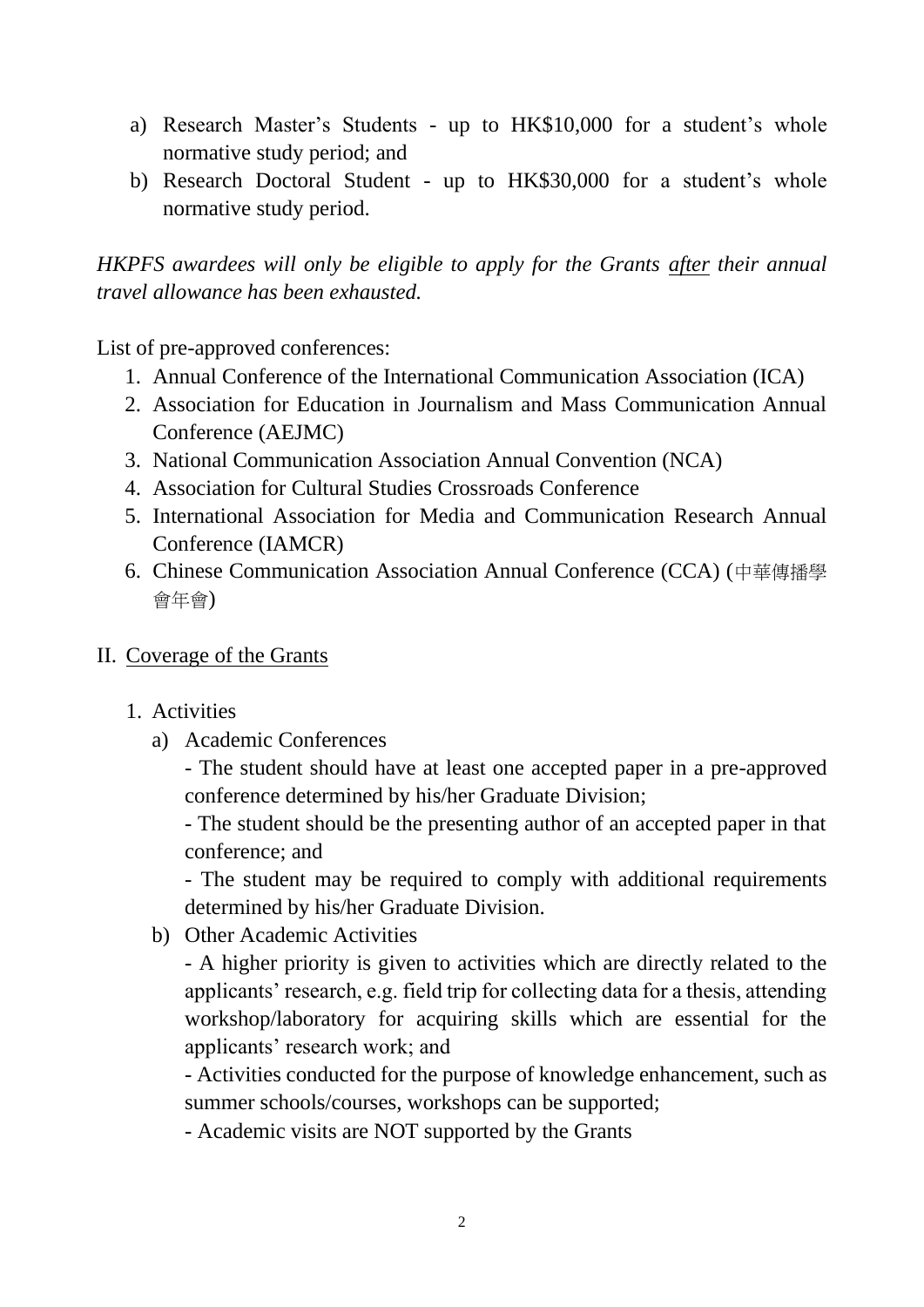## 2. Expenses

The following expenses are possible items to be covered by the Grants, subject to approval:

- a) Registration fee (for conferences only); and
- b) Cheapest economy class return air tickets or the equivalent transportation cost between Hong Kong and the city where the conference/activity is held. Costs of local transportation are NOT covered.
- 3. Other Financial Support

In case an applicant receives other financial support to cover any of the abovementioned expense items for the conferences/activities participated, the same amount should be deducted from the approved amount to avoid double benefits.

## III. Application Procedures

- 1. Applications should be made before the commencement of the proposed academic activities. Late application will not be considered.
- 2. Application forms are downloadable at the Graduate School website: GS Platform (Students)  $\Rightarrow$  Application Forms  $\Rightarrow$  E. Others  $\Rightarrow$  1. CUHK Research Postgraduate Student Grants for Overseas Academic Activities
- 3. One application for one conference/activity only. Students who will attend conferences or conduct activities consecutively are required to submit separate applications for each conference/activity.
- 4. Application Deadline for Academic Activities

| <b>Academic Activities held between</b> | <b>Application Deadline</b> <sup>#</sup> |
|-----------------------------------------|------------------------------------------|
| $1$ May $-31$ July                      | 31 July                                  |
| 1 August $-31$ October                  | 31 October                               |
| 1 November $-31$ January                | 31 January                               |
| 1 February $-30$ April                  | 30 April                                 |

*# Duly completed and signed applications together with a full set of supporting documents should reach the Graduate School Office on or before the application deadline. Applications received after the deadline will be considered in the next batch.*

5. Applicants should submit the duly completed and signed application form together with the following supporting documents to Graduate Divisions in the first place. Missing of any supporting document will lead to delay of the processing of the application.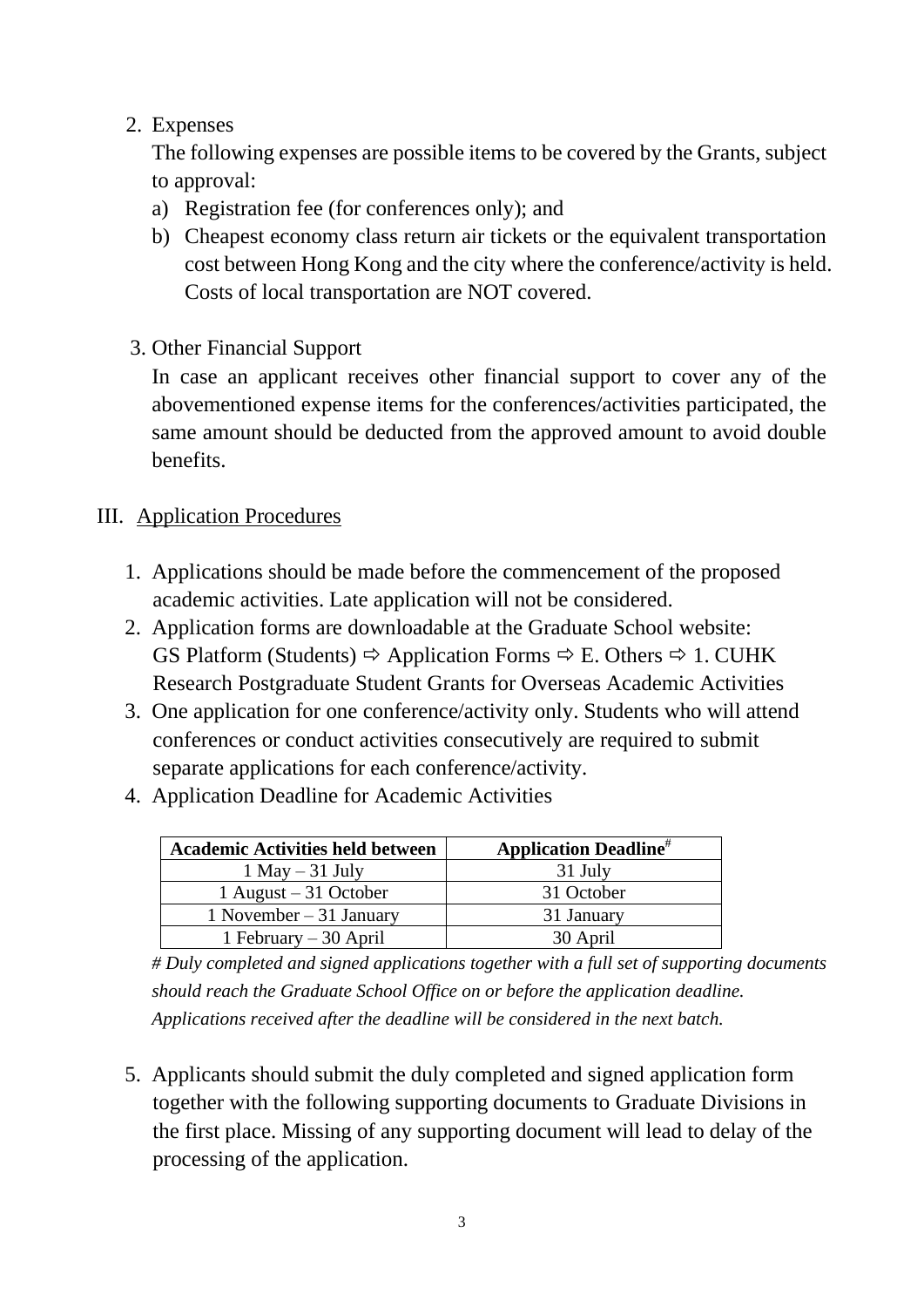|    | <b>Academic Conference</b>                           |    | <b>Academic Activities</b>              |
|----|------------------------------------------------------|----|-----------------------------------------|
|    | 1. Two quotations of economy class return air        | 1. | Two quotations of economy class         |
|    | tickets or the equivalent transportation cost        |    | return air tickets or the equivalent    |
|    | between Hong Kong and the city where the             |    | transportation cost between Hong        |
|    | conference/activity is held.                         |    | Kong and the city where the             |
| 2. | Transportation fee payment receipt (if air ticket    |    | conference/activity is held.            |
|    | already purchased).                                  | 2. | Transportation fee payment receipt      |
| 3. | The registration fee payment receipt/confirmation.   |    | (if air ticket already purchased).      |
| 4. | The conference pamphlet (computer printouts are      | 3. | Invitation from the host institution or |
|    | acceptable).                                         |    | the host scholar, if applicable.        |
| 5. | An abstract of the paper accepted for presentation   | 4. | A detailed plan of the proposed         |
|    | at the conference; the formal notification (email is |    | activities, including the Master's or   |
|    | acceptable) of such acceptance by the conference     |    | Doctoral thesis title and research      |
|    | organizer.                                           |    | plan.                                   |
|    | 6. Notification of receiving other financial support | 5. | Notification of receiving other         |
|    | for the proposed activities, if any.                 |    | financial support for the proposed      |
| 7. | Letter certifying the satisfactory completion of at  |    | activities, if any.                     |
|    | least one of the Improving Postgraduate Learning     |    |                                         |
|    | (IPL) presentation/communication skills              |    |                                         |
|    | workshops organised by the Centre for Learning       |    |                                         |
|    | Enhancement And Research (CLEAR), if any.            |    |                                         |
|    | (Applicants may contact CLEAR at 3943 6201 to        |    |                                         |
|    | obtain a certifying letter.)                         |    |                                         |
| 8. | Additional information required by the applicant's   |    |                                         |
|    | Graduate Division, if any                            |    |                                         |

## IV. Enquiries

1. Applicants may refer to Frequently Asked Questions (FAQ) at the Graduate School website at the first place:

GS Platform (Students)  $\Rightarrow$  Application Forms  $\Rightarrow$  E. Others  $\Rightarrow$  1. CUHK Research Postgraduate Student Grants for Overseas Academic Activities

2. If necessary, applicants may send an email to the Graduate School Office at [gso06@cuhk.edu.hk](mailto:gso06@cuhk.edu.hk) with "Overseas Grants" as the subject line of the message.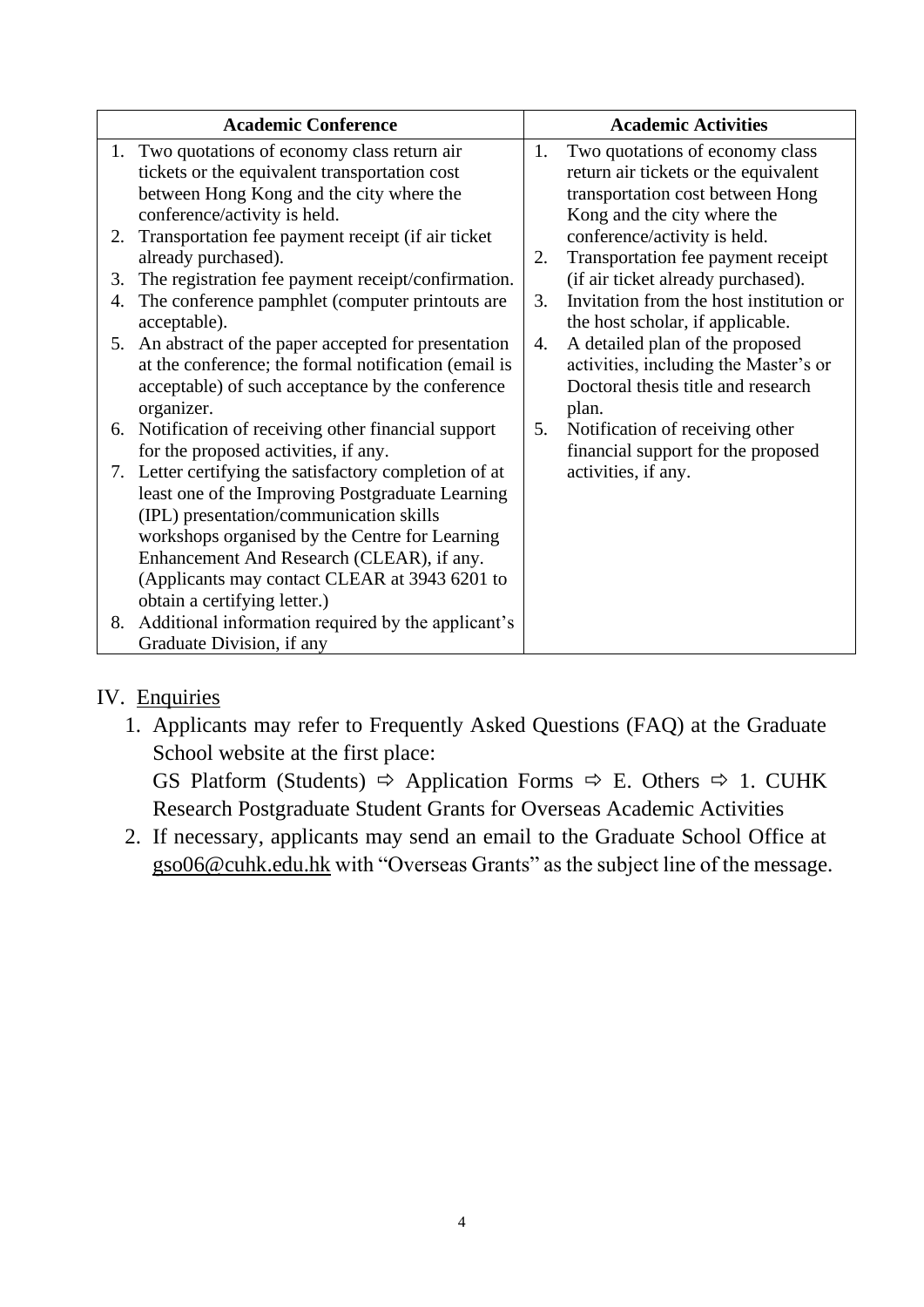## **School-level Grants for Overseas Academic Activities and Conference**

## a) Application Deadline

Students have to submit the application one month before attending the conference or undertaking the related research activities.

## b) Eligibility

- i. Conference Grant
	- All research postgraduate students within the normative study period are eligible to apply for conference grants.
	- Postgraduate students beyond the normative study period can also apply, but approval will be given only if: 1) the student is making substantial progress on his/her dissertation work, and 2) the paper to be presented at the conference is directly pertinent to his/her dissertation.
- ii. Research Grant
	- Students are required to apply for the research grants only once: the research grant is for dissertation-related work and each student has only one dissertation to work on.
	- Therefore, a student needs to have a full data collection plan when applying for the funding.

## c) Conditions

- i. Conference Grant
- Students have to discuss with their supervisors on the relevance of the conference to their studies before submitting applications.
- A full paper for presentation at the conference must be submitted after the conference.
- Each RPG student is entitled to a maximum of \$8,000 of support per year.
- The annual amount CANNOT be accumulated.
- The total amount can be used to fund at most TWO conference trips.
- Students can apply for the university grant and school grant together for the same conference, but the amount spent on one specific item (e.g., air ticket) CANNOT be split between the two applications. In other words, when one wants to apply for the two grants at the same time for the same conference, one needs to decide which item(s) should go into the university grant application and which item(s) should go into the school level grant application.
- ii. Research Grant

The research grant funded by the School, of a maximum of HK\$10,000 for M.Phil. and Ph.D. students, are available to each student only once for his/ her entire studies.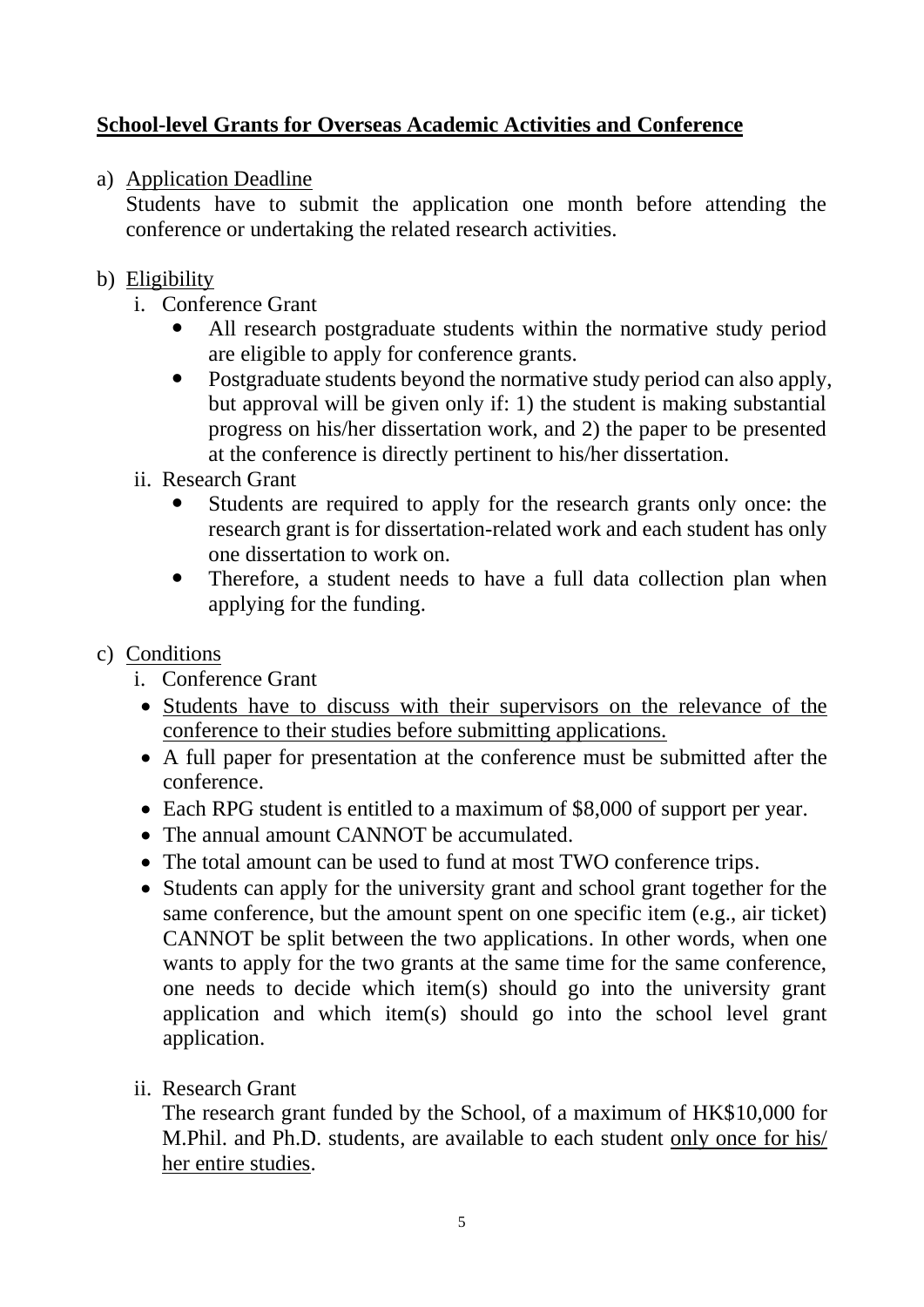d) Supporting Documents

Students have to submit their applications, endorsed by their supervisors, together with the following documents to the School of Journalism and Communication for School-level conference grants and research grants:

For those attending overseas conference:

- i. the conference pamphlet,
- ii. receipt/invoice of the registration fee (if any),
- iii. full paper(s) accepted for presentation at the conference,
- iv. the formal notification (e-mail can be accepted) of such acceptance by the conference organiser(s),
- v. receipt or quotations of economy class return airfare or equivalent cost of transport.

For all other academic activities:

- i. a proposal of research,
- ii. a detail plan for the proposed activities, including thesis title and research plan,
- iii. a breakdown of the estimated expenditure with endorsement from supervisor.
- iv. receipt or quotations of economy class return airfare or equivalent cost of transport.
- e) Submission of Report

To be eligible for reimbursement claims, a **one-page report** on the conference/research activities should be submitted within **one month** after attending the conference or undertaking the related research activities.

#### f) Grant Coverage

- The financial support is designed for supporting students' participation in i. academic activities (e.g. summer schools, summer camps, workshops, seminars, conferences, etc.) co-organized or co-sponsored by the School; ii. recognized and established conferences with high quality standards.
- Support will be given to students participating in the following conferences:
	- i. Annual Conference of the International Communication Association  $(ICA)$
	- ii. Association for Education in Journalism and Mass Communication Annual Conference (AEJMC)
	- iii. National Communication Association Annual Conference (NCA)
	- iv. Association for Cultural Studies Crossroads Conference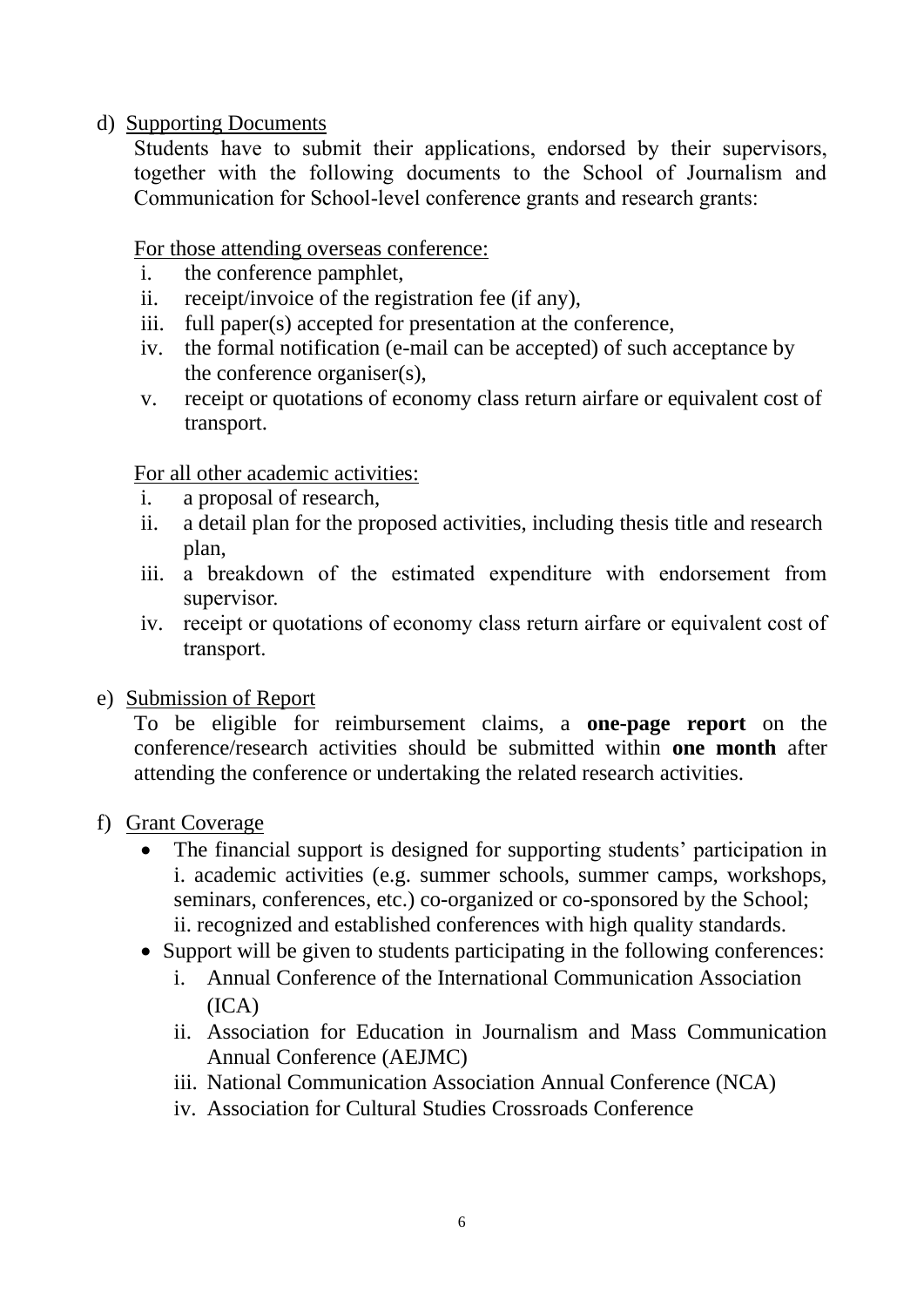- Support for participation in other conferences will be approved on a caseby-case basis. But generally speaking, by "recognized and established conferences with high quality standards" we mean conferences that:
	- i. are organized by a major academic association/organization,
	- ii. have a proper scale,
	- iii. require full paper submission, and
	- iv. have a formal review process.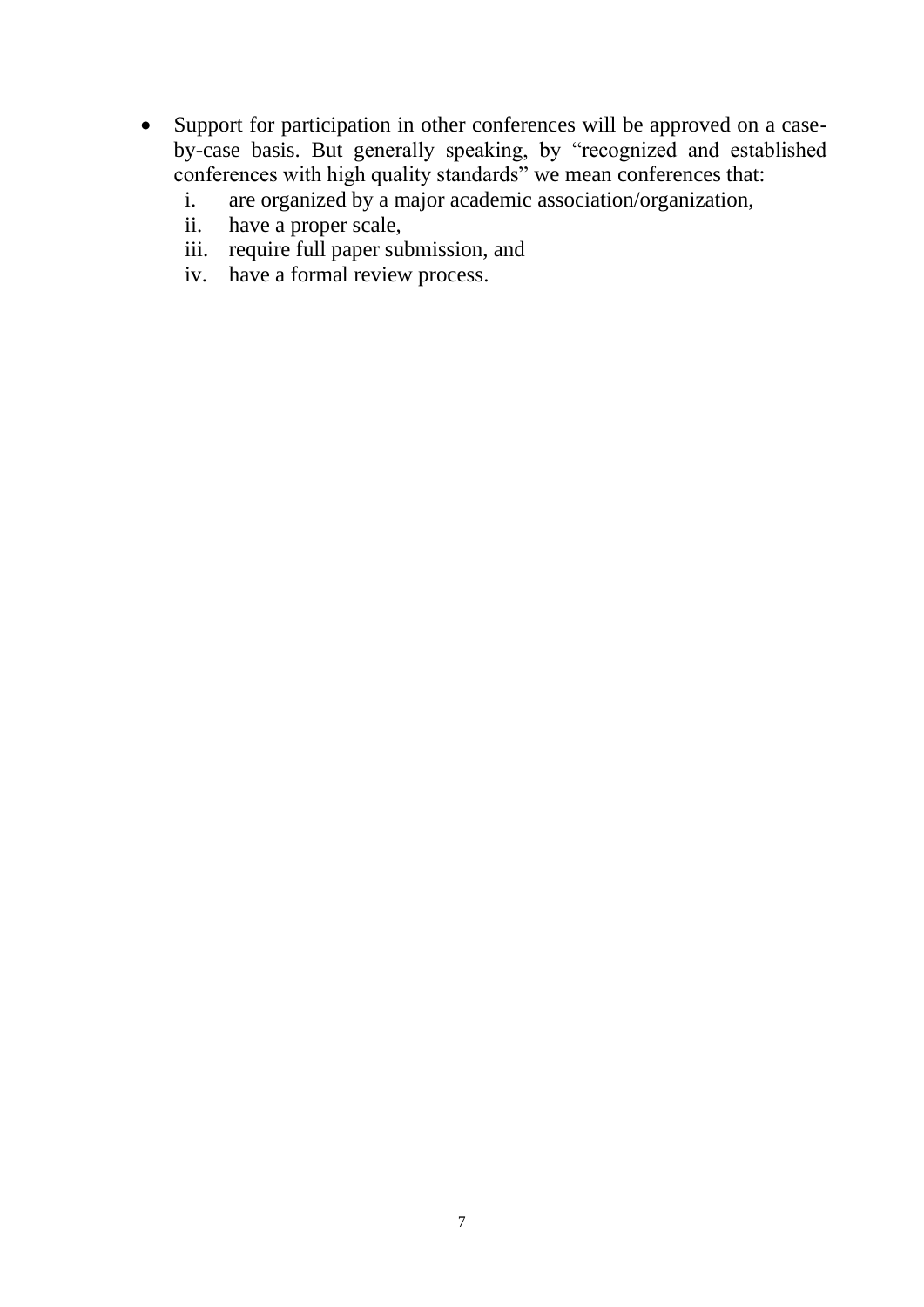# **2. Renowned Awards and Scholarships Obtained by Research Students**

| Award | Year of Program | Student<br>Name                      | Scholarship Name                                                                                                                                                                                                                         | Institution                                                                                                                                                       | Venue           |
|-------|-----------------|--------------------------------------|------------------------------------------------------------------------------------------------------------------------------------------------------------------------------------------------------------------------------------------|-------------------------------------------------------------------------------------------------------------------------------------------------------------------|-----------------|
| 07/08 | Ph.D.           | <b>CHOW Pui</b><br>Ha Carol          | 2007 Endeavour Australia Cheung Kong<br>Award                                                                                                                                                                                            | Queensland University of<br>Technology                                                                                                                            | Australia       |
| 09/10 | Ph.D.           | <b>HU</b> Jirong<br>Rachel           | Global Scholarship Programme for<br>Research Exellence - CNOOC Grants for<br>2009-10                                                                                                                                                     | Massachusetts Institute of<br>Technology                                                                                                                          | <b>USA</b>      |
| 09/10 | Ph.D.           | <b>TSUI Yuen</b><br>Sze              | Technology Scholarships China &<br>Mongolia (Ph.D.)                                                                                                                                                                                      | Institut für Publizistik- und<br>Kommunikationswissenschaft at<br>the University of Vienna                                                                        | Austria         |
| 09/10 | Ph.D.           | WU Huan<br>Jane                      | 2010 Endeavour Australia Cheung Kong<br><b>Research Fellowship</b>                                                                                                                                                                       | ARC Centre of Excellence for<br>Creative Industries and<br>Innovation (the CCI), at the<br>Creative Industries Faculty,<br>Queensland University of<br>Technology |                 |
| 10/11 | Ph.D.           | <b>ZHANG</b><br>Xiaoxiao             | Utrecht University Short Stay Fellowships<br>for PhD Students                                                                                                                                                                            | <b>Utrecht University</b>                                                                                                                                         | Netherland<br>S |
| 11/12 | PhD             | <b>CHENG</b><br>Xiaoxuan<br>Daisy    | Global Scholarship Programme for<br>Research Excellence - CNOOC Grants for<br>2011-12                                                                                                                                                    | University of Toronto                                                                                                                                             | Canada          |
| 11/12 | PhD             | <b>CHONG</b><br>Cheung<br>Kwan Cindy | <b>Utrecht University Short Stay Fellowships</b><br>for PhD Students                                                                                                                                                                     | <b>Utrecht University</b>                                                                                                                                         | Netherland<br>S |
| 11/12 | PhD             | <b>WANG</b><br>Haiyan                | 2012 Endeavour Research Fellowship from Department of Gender and<br>the Australian Government                                                                                                                                            | Cultural Studies at the<br>University of Sydney                                                                                                                   | Australia       |
| 12/13 | PhD             | CUI Yan<br>Jenny                     | Global Scholarship Programme for<br>Research Excellence - CNOOC Grants for<br>2012-13                                                                                                                                                    | University of Toronto                                                                                                                                             | Canada          |
| 12/13 | PhD             | <b>TANG Ho</b><br>Man Alex           | First Prize of the Yahoo! Hong Kong<br>Scholarship                                                                                                                                                                                       | Yahoo! Hong Kong                                                                                                                                                  | Hong<br>Kong    |
| 15/16 | PhD             | <b>SUN Ping</b><br>Sophie            | Global Scholarship Programme for<br>Research Excellence - CNOOC Grants for<br>2015-16                                                                                                                                                    | <b>Oxford University</b>                                                                                                                                          | UK              |
| 15/16 | PhD             | LI Yungeng<br>Yogo                   | Global Scholarship Programme for<br>Research Excellence - CNOOC Grants for<br>2015-16                                                                                                                                                    | Yale University                                                                                                                                                   | <b>USA</b>      |
| 16/17 | PhD             | <b>CHOY Hiu</b><br>Ying              | Reaching Out Award, offered by the<br>HKSAR Government Scholarship Fund,<br>for the participation of paper presentation<br>in Communication and Technology<br>Division, International Communication<br>Association (ICA) 2017 Conference | <b>NA</b>                                                                                                                                                         | <b>USA</b>      |
| 16/17 | PhD             | SU Chao                              | Reaching Out Award, offered by the<br>HKSAR Government Scholarship Fund,<br>for the exchange programme                                                                                                                                   | University of Amsterdam                                                                                                                                           | Netherland<br>S |
| 17/18 | PhD             | LI Xueqing                           | Global Scholarship Programme for<br>Research Excellence - CNOOC Grants for<br>2017-18                                                                                                                                                    | University of Illinois at Urbana-<br>Champaign                                                                                                                    | <b>USA</b>      |
| 19/20 | PhD             | LU Miao                              | Global Scholarship Programme for<br>Research Excellence - CNOOC Grants for<br>2019-20                                                                                                                                                    | University of Ghana                                                                                                                                               | Ghana           |
| 19/20 | PhD             | <b>GABUL</b><br>Zelalem<br>Jabessa   | Belt and Road Scholarship 2019-20                                                                                                                                                                                                        | <b>HKSAR</b>                                                                                                                                                      | Hong<br>Kong    |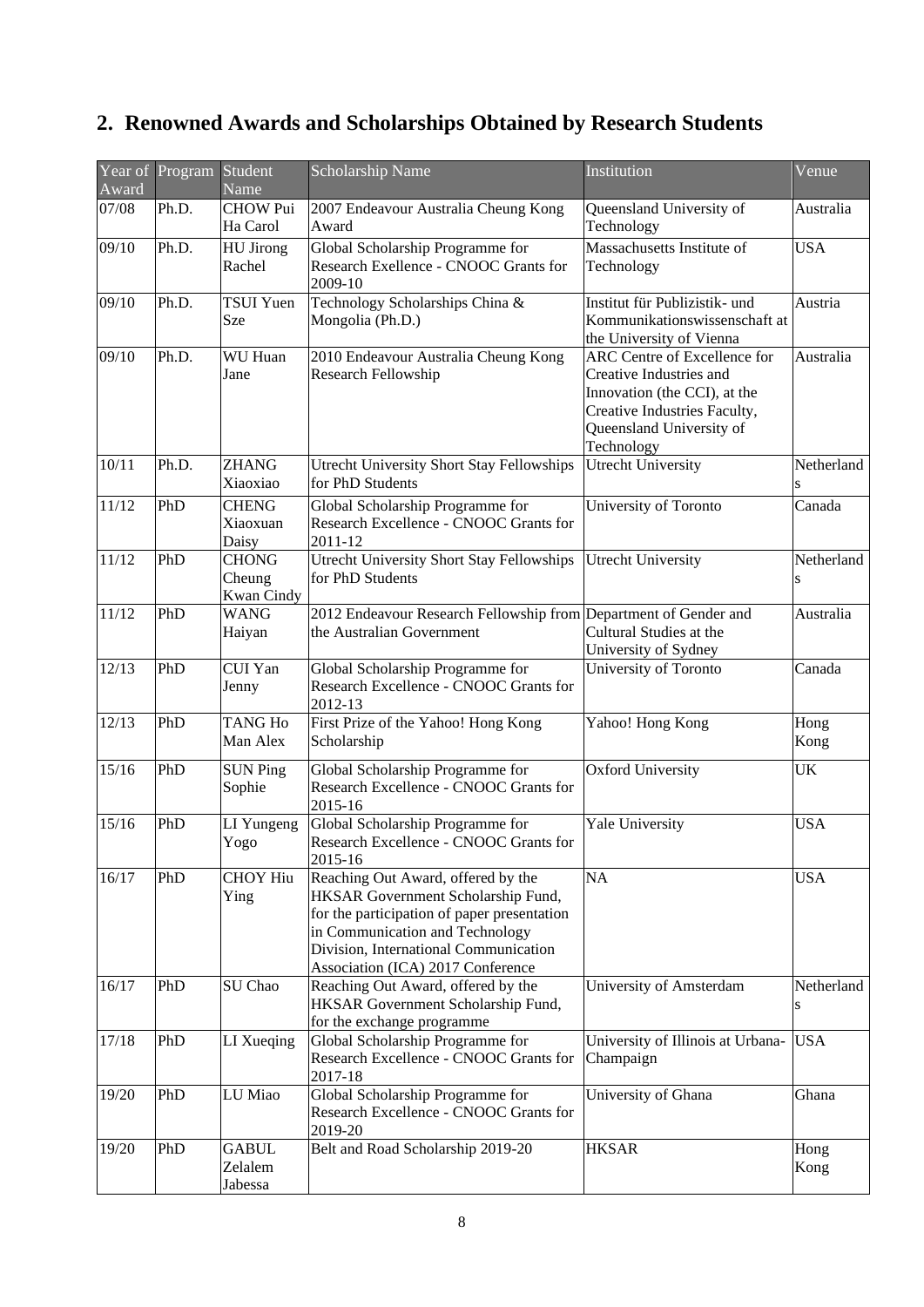| Award | Year of Program Student Name<br>Conference |                                                                                  |                                                                                                                                                                                                                                                                                   | Paper Title                                                                                                                                                                                 |            |  |  |
|-------|--------------------------------------------|----------------------------------------------------------------------------------|-----------------------------------------------------------------------------------------------------------------------------------------------------------------------------------------------------------------------------------------------------------------------------------|---------------------------------------------------------------------------------------------------------------------------------------------------------------------------------------------|------------|--|--|
| 07/08 | PhD                                        | <b>JIANG</b> Qiaolei<br>Chloris                                                  | Second Prize, Bell Canada 2008 Best<br>Paper Award of 17th Biennial<br><b>International Telecommunications</b><br><b>Society Conference</b>                                                                                                                                       | Whet Chinese Appetite:<br>Viewing Preference of<br>American and Korean TV<br>Dramas among Chinese Young-<br>adult Audiences                                                                 | Canada     |  |  |
| 09/10 | PhD                                        | <b>ZHANG Yin</b><br>Nick                                                         | 1st Place, Moellor student paper<br>competition; Top 2 student paper<br>award, Mass Communication &<br>Society Division of Association for                                                                                                                                        | Why and How Facebook<br>Satisfies You: Collective Self-<br>esteem, Emotional Openness,<br><b>Communication Apprehension</b>                                                                 | <b>USA</b> |  |  |
| 09/10 | MPhil                                      | <b>TANG Shing</b><br>Tung Leo                                                    | <b>Education in Journalism and Mass</b><br>Communication (AEJMC) annual<br>conference                                                                                                                                                                                             | as Predictors of Facebook Uses<br>and Gratifications                                                                                                                                        |            |  |  |
| 09/10 | PhD                                        | HO Wing Ki<br>Vicky                                                              | Top Paper, Language and Social<br><b>Interaction Division of International</b><br>Communication Association (ICA)<br>2010.                                                                                                                                                        | The Discursive Construction of<br>a Credible Astrology in a Call-<br>In Radio Show                                                                                                          | Singapore  |  |  |
| 10/11 | PhD                                        | <b>JIANG Qiaolei</b><br>Chloris                                                  | The Herbert Schiller Award,<br>International Association for Media and Creative Industries: The<br>Communication Research (IAMCR)<br>Conference                                                                                                                                   | Techno-nationalism and<br>Development of Chinese Online<br>Game Industry in a Globalized<br>Economy                                                                                         | Turkey     |  |  |
| 11/12 | PhD                                        | <b>CHAN</b> Che<br>Ming Michael                                                  | Top Student Paper, International<br>Communication Division of<br>Association for Education in<br>Journalism and Mass Communication's<br>(AEJMC) 95th Conference                                                                                                                   | The discursive reproduction of<br>Chinese and Japanese national<br>identities: Editorials and<br>opinions of the East China Sea<br>dispute in the China Daily and<br>Daily Yomiuri.         | <b>USA</b> |  |  |
| 11/12 | PhD                                        | <b>CHAN</b> Che<br>Ming Michael<br>(with GUO Jing,<br>University of<br>Maryland) | Best Research Paper Award, Political<br>Communication Interest Group of<br>Association for Education in<br>Journalism and Mass Communication's<br>(AEJMC) 95th Conference                                                                                                         | The impact of political identity,<br>efficacy, and selective media<br>exposure on political<br>participation. A comparative<br>study of young adults in the<br>United States and Hong Kong. | <b>USA</b> |  |  |
| 11/12 | PhD                                        | CHOW Pui Ha<br>Carol                                                             | Best Paper Award, the Philosophy of<br>Communication Division of<br><b>International Communication</b><br>Association (ICA) 2012. This paper<br>was automatically accepted for<br>publication in the journal The<br>Communication Review of the Taylor<br>and Francis publishers. | Image Capital, Field and the<br>Economies of Signs and Space                                                                                                                                | <b>USA</b> |  |  |
| 11/12 | MPhil                                      | <b>LEUNG Wan</b><br>Chi Janice                                                   | NCA/ICA Amanda Kundrat Health<br>Communication Thesis Award 2012                                                                                                                                                                                                                  | Third-Person Effect and<br>Rectifying Behaviors: Studying<br>Antisocial and Prosocial<br>Messages of Youth Drug Abuse                                                                       | <b>USA</b> |  |  |
| 11/12 | PhD                                        | LYU Chen<br>Joanne                                                               | Top Student Paper in the Public<br>Relations Division of the International<br>Communication Association (ICA).<br>This paper also has been accepted for<br>publication (with revision) in Public<br>Relations Review, a SSCI journal.                                             | A Comparative Study of Crisis<br>Communication strategies<br>between Mainland China and<br>Taiwan: The Melamine-tainted<br>Milk Powder Crisis in the<br><b>Chinese Context</b>              | <b>USA</b> |  |  |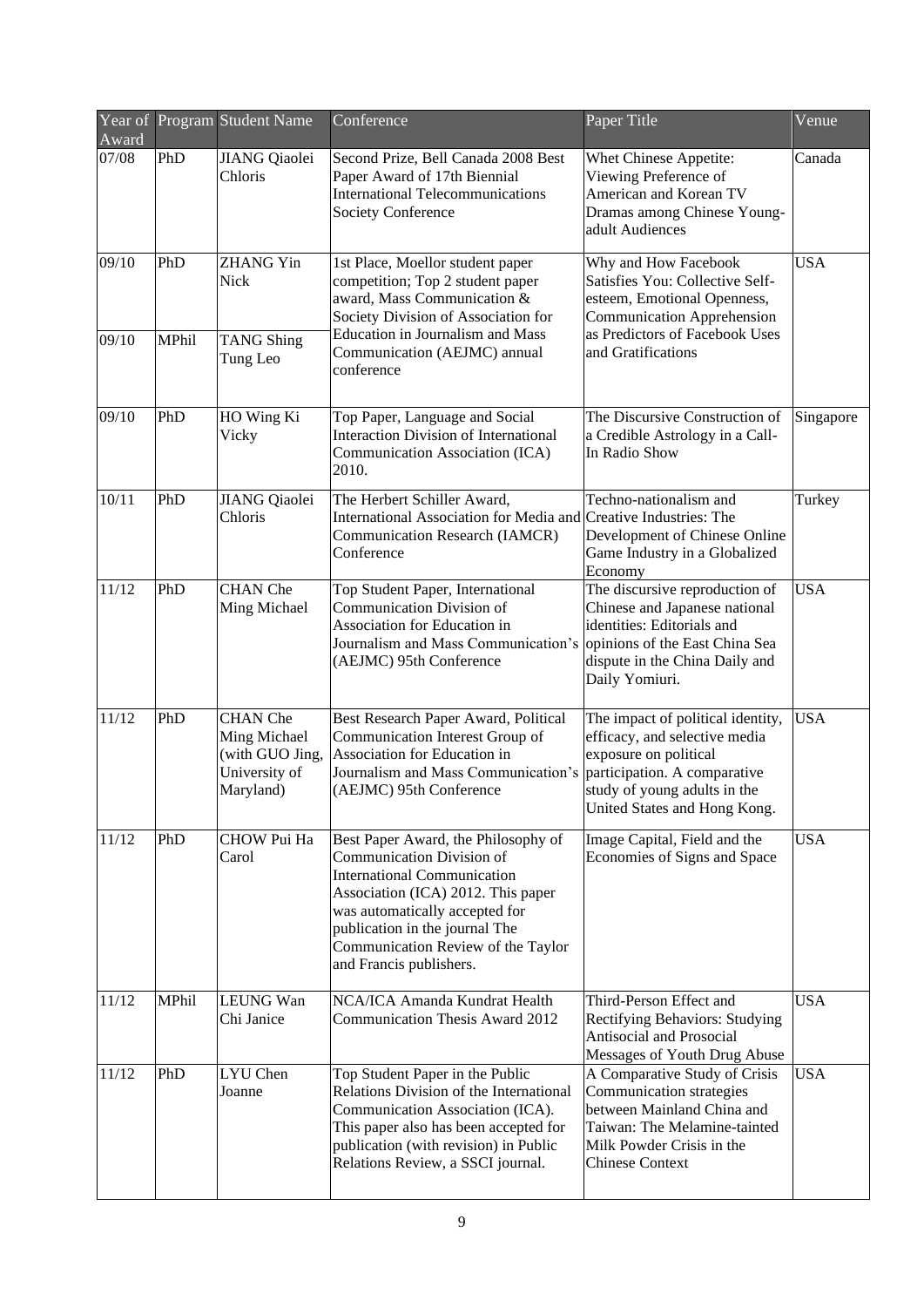| 11/12<br>MPhil<br>Samantha |                |                                                                                       | DONG Zhuowen Top student paper in the<br>Communication and Social Cognition<br>Division of 97th Annual Convention of                                                                                                                           | <b>Financial Risk Information</b><br>Processing in Hong Kong: An<br>Application of the Risk                                                                                        | <b>USA</b>   |
|----------------------------|----------------|---------------------------------------------------------------------------------------|------------------------------------------------------------------------------------------------------------------------------------------------------------------------------------------------------------------------------------------------|------------------------------------------------------------------------------------------------------------------------------------------------------------------------------------|--------------|
| 11/12                      | MPhil          | TAM Lai Shan<br>Lisa                                                                  | National Communication Association<br>Information Seeking and<br>Processing (RISP) Model<br>(NCA)                                                                                                                                              |                                                                                                                                                                                    |              |
| 11/12                      | MPhil          | LI Miao<br>(with LEE Lap<br>Fung Francis)                                             | 2012 Top Six Papers in the Language<br>Host Power and Triadic<br>and Social Interaction Division of the<br>Conversation Management in<br><b>International Communication</b><br>Radio Phone-in Talk Shows in<br>Hong Kong<br>Association (ICA). |                                                                                                                                                                                    | <b>USA</b>   |
| 12/13                      | PhD            | <b>ZHANG Yin</b><br>Nick                                                              | Top Student Paper at the Jung-Sook<br>Lee Paper Competition of the<br><b>Communication Technology Division</b><br>of Association for Education in<br>Journalism and Mass Communication<br>(AEJMC) annual conference                            | What has Social Networking<br>Service (SNS) research done for<br>the half decade? Review,<br>critiques, and discussion of the<br>studies from 2006 to 2011                         | <b>USA</b>   |
| 12/13<br>12/13             | MPhil<br>MPhil | LING Qi<br><b>ZHANG Xin Sid</b>                                                       | Second Place Student Paper in the<br>Commission on the Status of Women<br>of the Association for Education in<br>Journalism and Mass Communication                                                                                             | A correlation study on Chinese<br>young female audiences'<br>exposure to American TV<br>drama, perceived realism, and                                                              | <b>USA</b>   |
|                            |                |                                                                                       | (AEJMC) annual conference                                                                                                                                                                                                                      | sex-related effects                                                                                                                                                                |              |
| 12/13                      | PhD            | MAO Zhifei                                                                            | Top Student Paper in the Association<br>for Chinese Communication Studies of<br>the 98th Annual Convention of<br>National Communication Association<br>(NCA) 2012                                                                              | Cosmopolitan communities of<br>global risks: A comparison of<br>the framing of the Asian<br>financial crisis and the European<br>debt crisis in the Chinese<br>newspaper           | <b>USA</b>   |
| 12/13                      | PhD            | <b>CHENG Yang</b><br>Alice (with<br>HUANG Yi Hui<br>Christine &<br>Chan Ching<br>Man) | Best Student Paper Award in the Public<br>Relations Division of the 63th Annual<br>Conference of the International<br>Communication Association (ICA)                                                                                          | Credibility in Crisis: Agenda<br><b>Building and Crisis</b><br>Communicative Strategy at a<br><b>Chinese NGO</b>                                                                   | UK           |
| 12/13                      | MPhil          | <b>HUANG Peiyi</b><br>Echo                                                            | Best Student Paper Award in the Public An Investigation of Infant Milk<br>Relations Division of the 63th Annual<br>Conference of the International<br>Communication Association (ICA)                                                          | Powder Product Safety Crisis<br>Management in Mainland<br>China: Crisis Communicative<br>Strategies, Organization<br>Ownership Type, Confidence in<br>Organization and Media Image | UK           |
| 12/13                      | PhD            | <b>JIANG</b> Qiaolei<br>Chloris                                                       | <b>CUHK Young Scholars Dissertation</b><br>Awards                                                                                                                                                                                              | <b>Internet Addiction among</b><br>Cyberkids in China: Risk<br>Factors and Intervention<br><b>Strategies</b>                                                                       | Hong<br>Kong |
| 13/14                      | PhD            | TANG Kin Yat<br>Gary<br>(co-authored<br>with LEE Lap<br>Fung Francis)                 | Gene Burd Award, Communication<br>Technology Division, Association for<br><b>Education in Journalism and Mass</b><br>Communication (AEJMC) Annual<br>Conference                                                                                | Facebook Use and Political<br>Participation                                                                                                                                        | <b>USA</b>   |
| 13/14                      | PhD            | <b>ZHAO</b><br>Mengmeng<br>Sarah                                                      | Best Student Paper Award, Taiwan<br>Academy for Information Society<br>Conference (TAIS)                                                                                                                                                       | The Effect of Electronic Word-<br>of-Mouth Platforms on<br>Perceived Credibility, Brand<br>Attitude and Purchase Intentions                                                        | Taiwan       |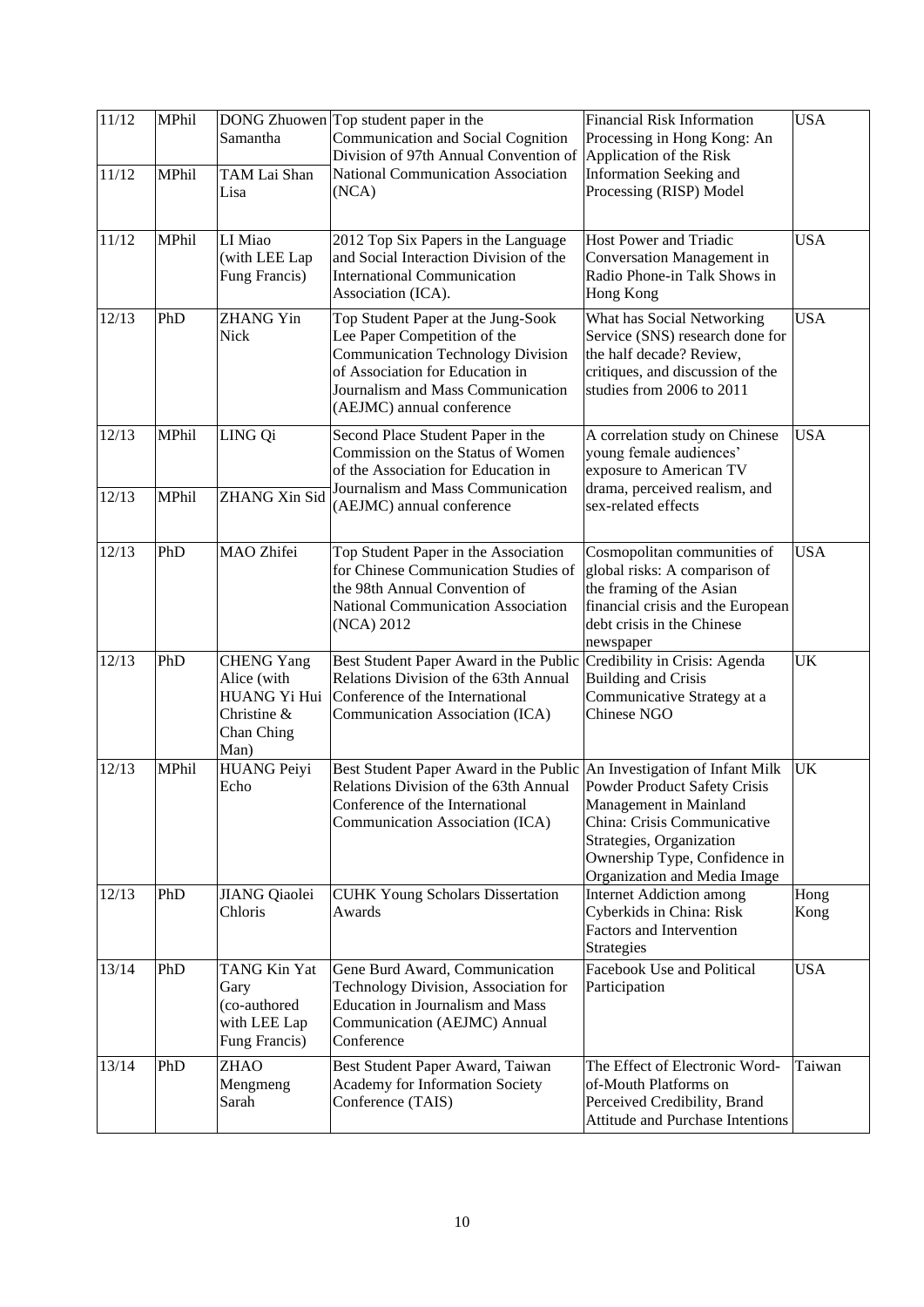| 13/14 | PhD   | <b>CHENG Yang</b><br>Alice                                                                                                   | Top Student Paper Award, Division of<br>Mass Communication, International<br>Communication Association (ICA)<br><b>Annual Conference</b>                                                               | The Third-level Agenda Setting<br>in the Contemporary<br>China: Tracking Descriptions to<br>Moral and National Education<br>(MNE) in Government Policy,<br>Media Coverage and People's<br>Minds           | <b>USA</b> |
|-------|-------|------------------------------------------------------------------------------------------------------------------------------|--------------------------------------------------------------------------------------------------------------------------------------------------------------------------------------------------------|-----------------------------------------------------------------------------------------------------------------------------------------------------------------------------------------------------------|------------|
| 13/14 | PhD   | <b>CHENG Yang</b><br>Alice                                                                                                   | Best Student Paper Award, Division of<br>Public Relations, International<br>Communication Association (ICA)<br><b>Annual Conference</b>                                                                | The Status of Online Crisis<br>Communication Research in<br>1999-2013: A Review and<br>Critique                                                                                                           | <b>USA</b> |
| 13/14 | MPhil | LI Miao                                                                                                                      | Top Student Paper Award, Minorities<br>and Communication Division,<br>Association for the Education in<br>Journalism and Mass Communication<br>(AEJMC) Annual Conference                               | Pluralistic Ignorance in Sino-<br>Hong Kong Conflicts: The<br>Perception of Chinese Mainland<br>People Living in Hong Kong                                                                                | Canada     |
| 14/15 | PhD   | <b>HUANG</b><br>Guangsheng                                                                                                   | Second Place Student Paper, Cultural<br>and Critical Studies Division,<br>Association for Education in<br>Journalism and Mass Communication<br>(AEJMC) Annual Conference                               | Speaking Out: Networked<br>Authoritarianism and the Virtual<br><b>Testimonies of Chinese</b><br>Cyberpetitioners                                                                                          | <b>USA</b> |
| 14/15 | PhD   | <b>SUN Ping (with</b><br>Michelangelo<br>Magasic, Curtin<br>University,<br>Australia)                                        | Third Place Student Paper, Cultural and<br>Critical Studies Division, Association<br>for Education in Journalism and Mass<br>Communication (AEJMC) Annual<br>Conference                                | Knowledge Workers, Identities,<br>and Communication Practices:<br>Understanding Code Farmers in<br>China                                                                                                  | <b>USA</b> |
| 15/16 | PhD   | <b>HUANG</b><br>Guangsheng                                                                                                   | Top Student Paper Award, Language<br>and Social Interaction Division,<br><b>International Communication</b><br>Association (ICA) Annual Conference<br>2016                                             | "Transborder Conversation" and Japan<br>Diffusion of Social Movement<br>Discourse between Hong Kong<br>and China: Oppositional Codes<br>and the Mediatisation of a<br><b>Transborder Speech Community</b> |            |
| 15/16 | PhD   | <b>SUN Ping</b>                                                                                                              | Best Student Paper Runner-Up, 2016<br><b>International Communication</b><br>Association (ICA) Post-Conference and Discourse & Communication<br>the 14th Chinese Internet Research<br>Conference (CIRC) | Technology & Digital<br>Transformation: Identity,<br>Practice of Knowledge Worker<br>in China                                                                                                             | Japan      |
| 16/17 | PhD   | SU Chao                                                                                                                      | Top Student Paper Award,<br>Communication Technology Division,<br>The Association for Education in<br>Journalism and Mass Communication<br>(AEJMC) 2017 Conference                                     | How Great Can Greater China<br>Be? A Comparative Study of the<br>Consumption of Mobile Apps in<br>the Greater China Area                                                                                  | <b>USA</b> |
| 16/17 | PhD   | <b>WANG Xiao</b>                                                                                                             | Top Student Paper Award (1st place),<br>Taiwan Academy for Information<br>Society (TAIS) 2016 Conference                                                                                               | You Process Content and I<br>Process Context: Cross-platform<br>Divergence of Retweetability<br>between Twitter and Weibo                                                                                 | Taiwan     |
| 17/18 | PhD   | <b>CHOY Hiu Ying</b><br>(with WU Fang,<br>Shanghai<br>Jiaotong<br>University<br>and CUI Di,<br>Shanghai Fudan<br>University) | Best Paper Award,<br>Post-conference of International<br>Communication Association (ICA)<br>Annual Conference 2018 and the 8th<br><b>Global Communication Forum</b>                                    | Frames and framing effects in<br>Chinese online and offline crisis<br>communication: A case study of<br>a celebrity scandal.                                                                              | Prague     |
| 17/18 | PhD   | JI Yingru (with<br>DONG Chuqing,<br>University of<br>Minnesota Twin<br>Cities)                                               | Third Place Student Paper Award,<br>Public Relations Division, International<br>Communication Association (ICA)<br>Annual Conference 2018                                                              | Connecting Young Adults to<br>Democracy via Government<br>Social Network Sites.                                                                                                                           | Prague     |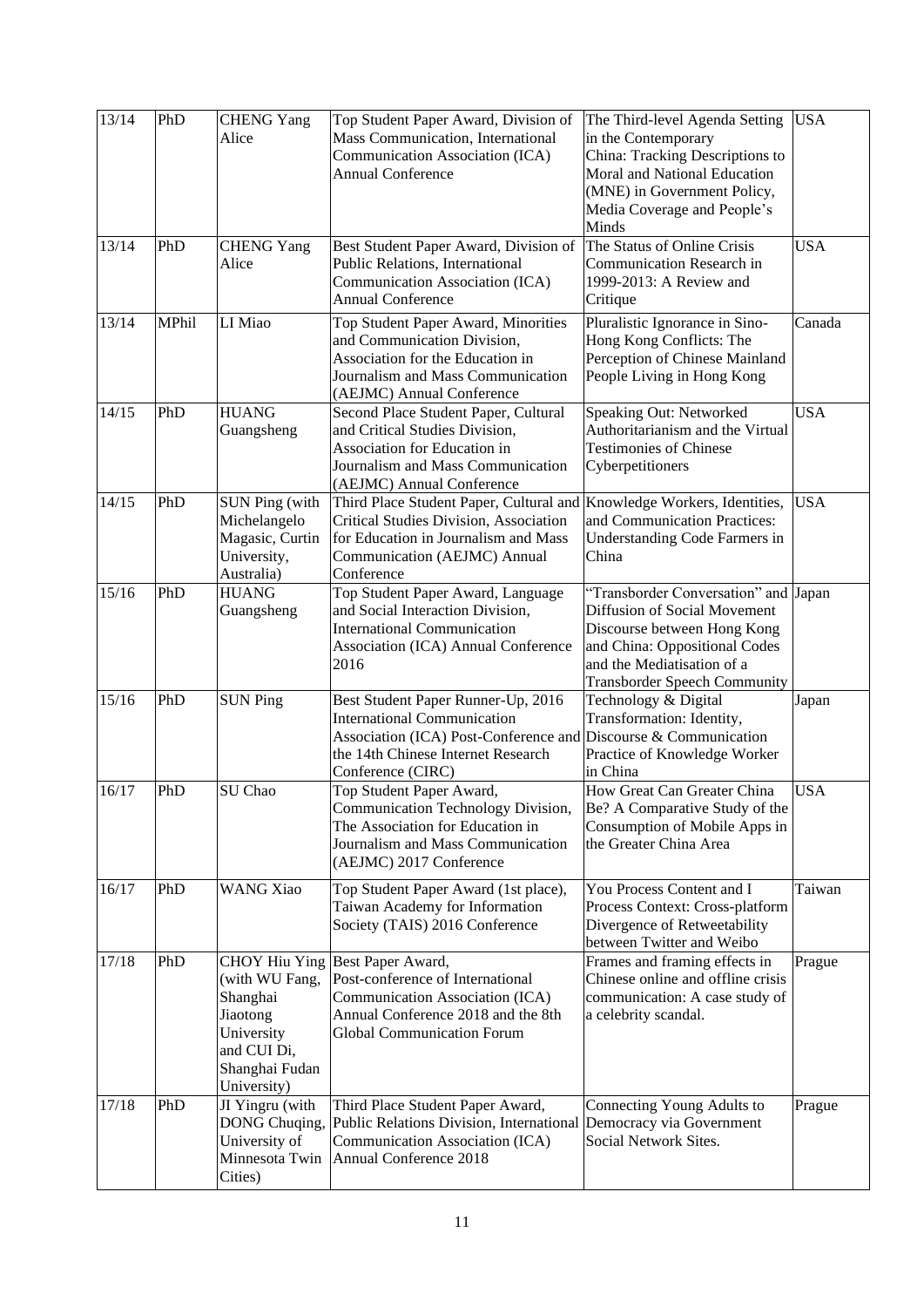| 17/18 | PhD   | JI Yingru                                                                                    | Top Student Paper Award, Public<br>Relations Division, The Association for<br><b>Education in Journalism and Mass</b><br>Communication (AEJMC) 2018<br>Conference                                      | Moderating Effects of Perceived<br>Government Controllability over<br><b>Crisis Outcomes and Consumer</b><br>Collective Efficacy on<br>Responsibility Attribution and<br>Demands for Regulatory<br>Interventions | <b>USA</b> |
|-------|-------|----------------------------------------------------------------------------------------------|--------------------------------------------------------------------------------------------------------------------------------------------------------------------------------------------------------|------------------------------------------------------------------------------------------------------------------------------------------------------------------------------------------------------------------|------------|
| 17/18 | PhD   | JI Yingru                                                                                    | Third Place Student Paper Award,<br>Public Relations Division, The<br>Association for Education in<br>Journalism and Mass Communication<br>(AEJMC) 2018 Conference                                     | <b>Exploring Publics' Expectations</b><br>for Crisis Outcomes: A<br><b>Communication Mediated</b><br>Psychological Mechanism in<br>Social Media Era                                                              | <b>USA</b> |
| 18/19 | PhD   | <b>CHOY</b> Hiu Ying<br>Christine                                                            | Top Poster Award, The<br>Communication and Technology<br>Division, International Communication<br>Association (ICA) Annual Conference<br>2019                                                          | Networked Public Emotion and<br>Social Affiliation in Times of<br><b>Administrative Crises: How</b><br>Social Media Users Related and<br>Discuss Trump's 'Zero<br><b>Tolerance' Policy</b>                       | <b>USA</b> |
| 18/19 | PhD   | <b>HU</b> Panfeng<br>(Co-authored<br>with CHAN Che<br>Ming Michael &<br>MAK Ka Fai<br>Macau) | Top Method Paper Award, The<br>Communication Theory and<br>Methodology Division, The<br>Association for Education in<br>Journalism and Mass Communication<br>(AEJMC) 2019 Conference                   | Mediation Analysis in<br><b>Communication Science:</b><br>Examining the Study of Indirect<br><b>Effects</b> in Communication<br>Journals between 1996-2017                                                       | Canda      |
| 18/19 | MPhil | MAK Ka Fai<br>Macau<br>(Co-authored<br>with CHAN Che<br>Ming Michael &<br>HU Panfeng)        |                                                                                                                                                                                                        |                                                                                                                                                                                                                  |            |
| 18/19 | PhD   | <b>HU</b> Panfeng<br>(Co-authored<br>with CHAN Che<br>Ming Michael &<br>MAK Ka Fai<br>Macau) | Third-Place Open Competition Paper<br>Award, The Communication Theory<br>and Methodology Division, The<br>Association for Education in<br>Journalism and Mass Communication<br>(AEJMC) 2019 Conference | Mediation Analysis in<br><b>Communication Science:</b><br>Examining the Study of Indirect<br><b>Effects</b> in Communication<br>Journals between 1996-2017                                                       | Canada     |
| 18/19 | MPhil | MAK Ka Fai<br>Macau<br>(Co-authored<br>with CHAN Che<br>Ming Michael &<br>HU Panfeng)        |                                                                                                                                                                                                        |                                                                                                                                                                                                                  |            |
| 18/19 | PhD   | LU Miao                                                                                      | Top Student Paper Award, The 17 <sup>th</sup><br><b>Annual Chinese Internet Research</b><br>Conference (CIRC)                                                                                          | Designed for the Bottom of the<br>Pyramid: Examining a Chinese<br>Phone Company in Africa                                                                                                                        | Singapore  |
| 18/19 | MPhil | MAK Ka Fai<br>Macau                                                                          | Top Student Paper Award (2nd Place)<br>in the James W. Markham Student<br>Paper Competition, The International<br>Communication Division, The                                                          | Social Media Network<br>Heterogeneity and the<br>Moderating Roles of Social<br>Media Political Discussions and                                                                                                   | Canada     |
| 18/19 | MPhil | <b>ZHANG Jingyi</b><br>Lynette                                                               | Association for Education in<br>Journalism and Mass Communication<br>(AEJMC) 2019 Conference                                                                                                           | Social Trust: Analyzing Attitude<br>and Tolerance towards Chinese<br>Immigrant Women in Hong<br>Kong                                                                                                             |            |
| 18/19 | MPhil | <b>ZHANG</b><br>Mengqing                                                                     | Top 2 Student Paper Award, The Mass<br>Communication Division, International<br>Communication Association (ICA)<br><b>Annual Conference 2019</b>                                                       | <b>Understanding Rumor</b><br>Retransmission Mechanism on<br>Social Media in Crises Events:<br>An Empirical Study of the<br>China Child Abuse Scandal on<br>Weibo                                                | <b>USA</b> |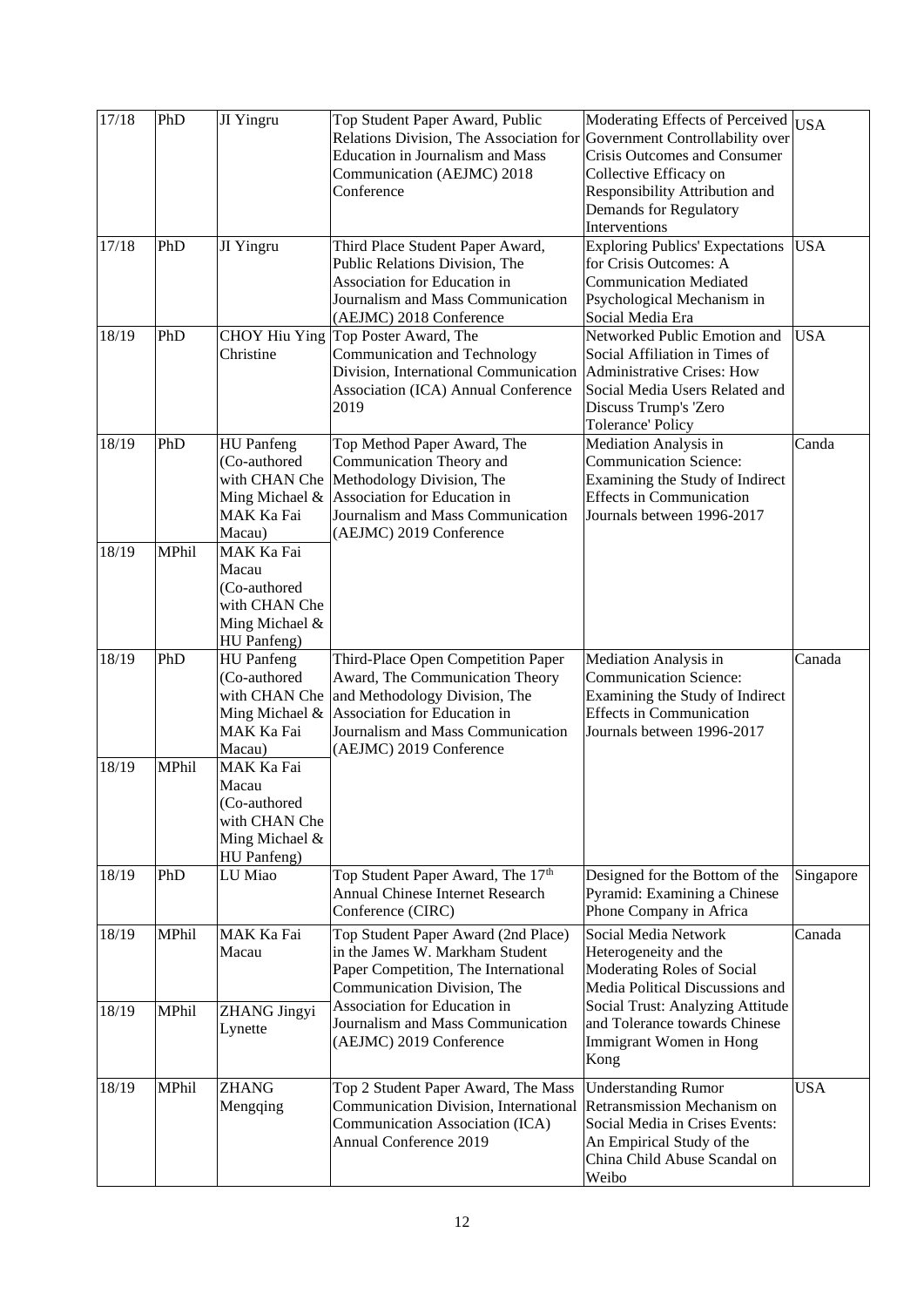| 19/20 | PhD   | Wahab                                                                                         | GIBRILU Abdul 1 <sup>st</sup> Place in the James W. Markham<br>Student Paper Competition, The<br><b>International Communication Division,</b><br>The Association for Education in<br>Journalism and Mass Communication           | Partisanship, News Uses, and<br>Political Attitudes in Ghana: An<br>Application of the<br><b>Communication Mediation</b><br>Model                        | Virtual<br>Conference |
|-------|-------|-----------------------------------------------------------------------------------------------|----------------------------------------------------------------------------------------------------------------------------------------------------------------------------------------------------------------------------------|----------------------------------------------------------------------------------------------------------------------------------------------------------|-----------------------|
| 19/20 | PhD   | <b>HU</b> Panfeng<br>(Co-authored<br>with CHAN Che<br>Ming Michael &<br>MAK Ka Fai<br>Macau)  | (AEJMC) 2020 Conference<br>First-Place Open Competition Paper<br>Award & Top Method Paper Award,<br>The Communication Theory &<br>Methodology Division, The<br>Association for Education in<br>Journalism and Mass Communication | Mediation Analysis and<br>Warranted Inferences in Media<br>and Communication Research:<br>Examining Research Design in<br>the Field's Prominent Journals | Virtual<br>Conference |
| 19/20 | MPhil | <b>MAK Ka Fai</b><br>Macau<br>(Co-authored<br>with CHAN Che<br>Ming Michael &<br>HU Panfeng)  | (AEJMC) 2020 Conference                                                                                                                                                                                                          |                                                                                                                                                          |                       |
| 20/21 | MPhil | <b>CHENG Yixiang</b><br>(Co-authored<br>with ZHANG<br>Qiyue and<br><b>ZHANG</b><br>Wanjiang)  | First Place in the Markham Student<br>Competition, International<br>Communication Division, The<br>Association for Education in<br>Journalism and Mass Communication<br>(AEJMC) 2021 Conference                                  | Conspiracy about COVID-19<br>Pandemic in Contemporary<br>China: What is the Authority's<br>Role on Weibo                                                 | Virtual<br>Conference |
| 20/21 | PhD   | <b>ZHANG Qiyue</b><br>(Co-authored<br>with CHENG<br>Yixiang and<br><b>ZHANG</b><br>Wanjiang)  |                                                                                                                                                                                                                                  |                                                                                                                                                          |                       |
| 20/21 | PhD   | <b>ZHANG</b><br>Wanjiang (Co-<br>authored with<br><b>CHENG Yixiang</b><br>and ZHANG<br>Qiyue) |                                                                                                                                                                                                                                  |                                                                                                                                                          |                       |
| 20/21 | PhD   | GUO Jing                                                                                      | Fourth Place Student Paper Award,<br>Political Communication Division, The Platform Diversity Contributes<br>Association for Education in<br>Journalism and Mass Communication<br>(AEJMC) 2021 Conference                        | <b>Examining How Digital</b><br>to Social Media News<br>Engagement in China                                                                              | Virtual<br>Conference |
| 20/21 | PhD   | HU Yunyi (Co-<br>authored with<br>YANG Yi)                                                    | Third Place Student Paper Award,<br>Mass Communication and Society<br>Division, The Association for                                                                                                                              | Women on-screen: Exploring<br>the Relationship between<br><b>Consumption of Female Talent</b>                                                            | Virtual<br>Conference |
| 20/21 | PhD   | YANG Yi (Co-<br>authored with<br>HU Yunyi)                                                    | Education in Journalism and Mass<br>Communication (AEJMC) 2021<br>Conference                                                                                                                                                     | Shows and Sexism,<br>Internalization of Beauty Ideals,<br>and Self-objectification in China                                                              |                       |
| 20/21 | MPhil | LEUNG Lok Yi                                                                                  | Top Student Paper Award, Electronic<br>News Division, The Association for<br><b>Education in Journalism and Mass</b><br>Communication (AEJMC) 2021<br>Conference                                                                 | Distant Suffering of<br>Coronavirus Outbreak:<br>Comparing BBC World and Al<br>Jazeera English Epidemic<br>Reporting in China                            | Virtual<br>Conference |
| 20/21 | PhD   | <b>YI Jingjing</b><br>(Co-authored<br>with ZHANG<br>Wanjiang)                                 | Top Student Paper Award,<br><b>Environmental Communication</b><br>Division, International Communication<br>Association (ICA) Annual Conference                                                                                   | Mediated Fire and Distant<br>Suffering: the Global Spectacle<br>of Australian Bushfires in<br>Nature 2.0                                                 | Virtual<br>Conference |
| 20/21 | PhD   | <b>ZHANG</b><br>Wanjiang<br>(Co-authored<br>with YI Jingjing)                                 | 2021                                                                                                                                                                                                                             |                                                                                                                                                          |                       |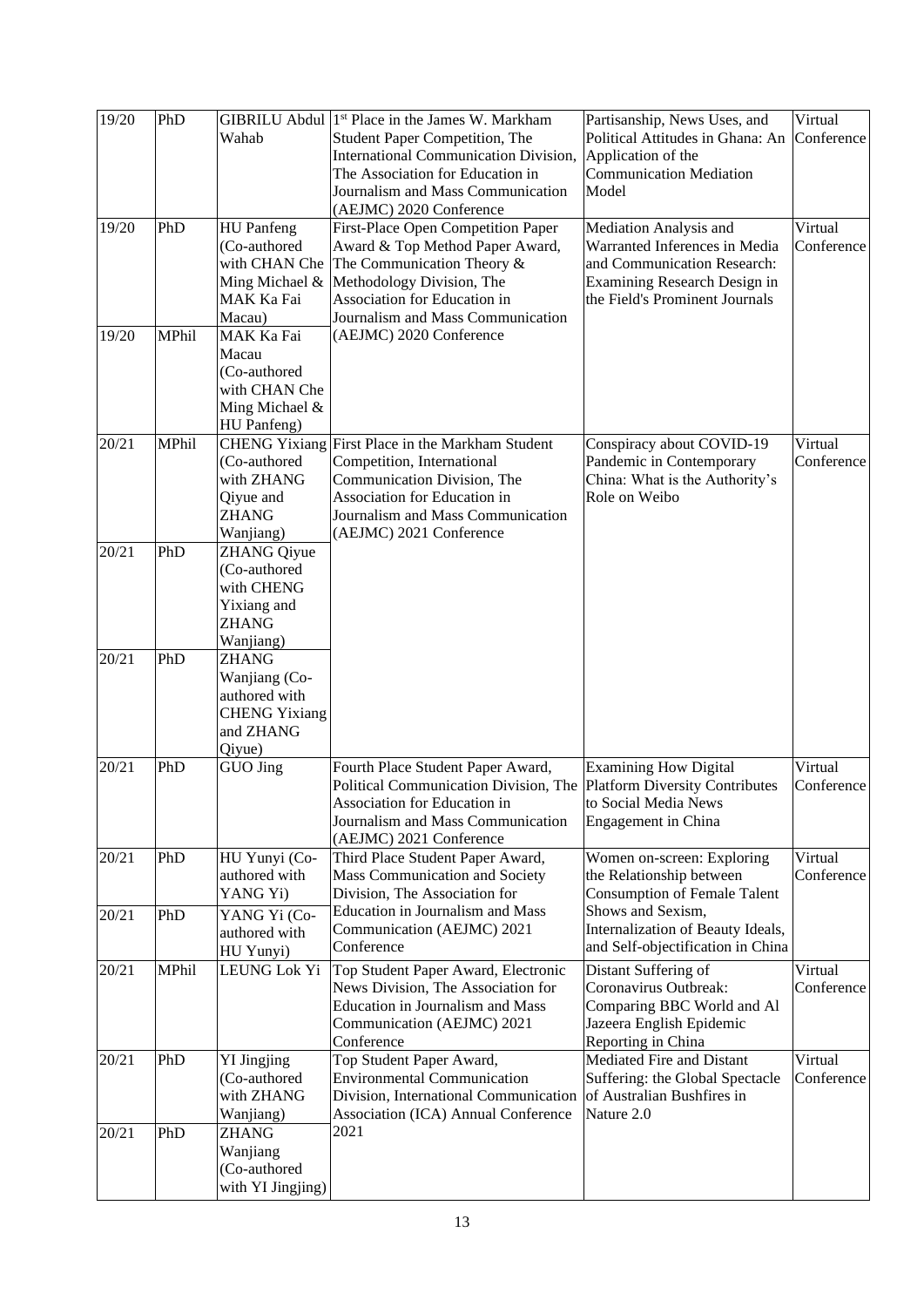## **3. Online Submission Forms of Graduate School**

The following forms are available at CUSIS [\(https://portal.cuhk.edu.hk\)](https://portal.cuhk.edu.hk/) for the respective type of application:

- Change of Personal Particulars
- Form CS-1
- Form CS-2
- Transfer of Candidature
- Change of Expected Graduation Date
- Shortening of Normative Study Period
- Notice of Withdrawal
- Refund of Caution Money
- CUHK Research Postgraduate Student Grants for Overseas Academic Activities
- Declaration of Completing the IP Course
- Absence from Examination

#### **4. Research Ethics**

#### **a) Publication Ethics**

It is compulsory for ALL research postgraduates admitted in 2017-18 and thereafter to complete the online Research Ethics Training (RET) module on "Publication Ethics" offered by the Office of Research and Knowledge Transfer Services (ORKTS) within the course of study in order to graduate. Please visit the RET website at [https://www.research-ethics.cuhk.edu.hk/web](https://www.research-ethics.cuhk.edu.hk/web/) for more information of the module.

Students who have completed the "Publication Ethics" module including the test at the end of the module will be eligible for an electronic Publication Ethics Certificate downloadable and retrievable from the RET website within the validity period of 5 years from the test date. Students should ensure that they have a valid Publication Ethics Certificate upon graduation assessment. If necessary, students may take a new test three months before the e-certificate expires.

## **b) Survey and Behavioral Research Ethics (SBRE)**

According to the University's Policy on Research, Intellectual Property and Knowledge Transfer, all research proposals, contracts for consultancies and services or applications for outside practice involving surveys would need to obtain ethics approval from the Survey and Behavioral Research Ethics Committee (SBREC) of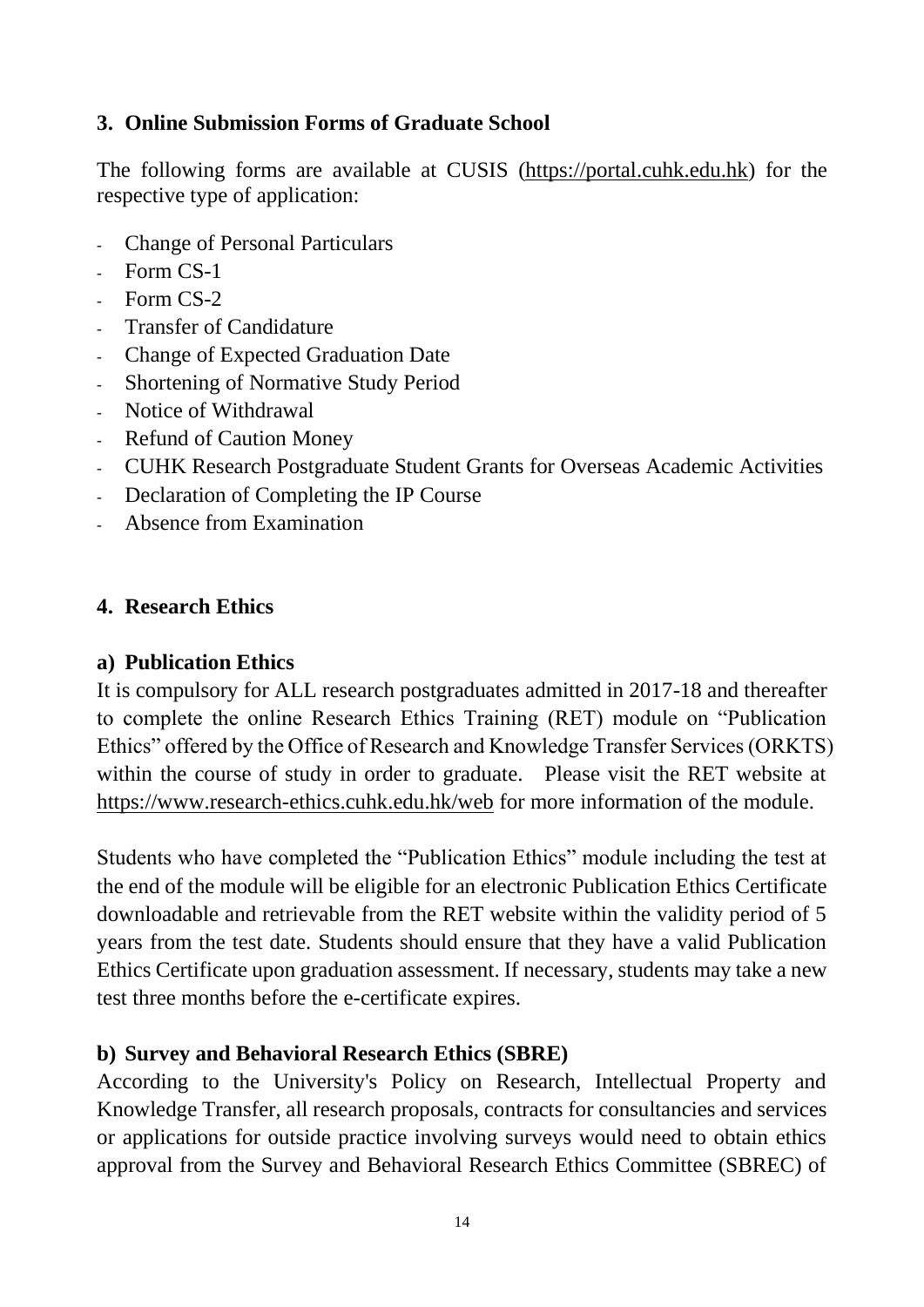the University BEFORE they conduct their research studies. Please refer to this website for details: <https://www.research-ethics.cuhk.edu.hk/orktsResearch/Web/Quiz/survey>

(log-in with OnePass password is required)

After obtaining the signature of supervisor / course instructor, students can pass the application form to the General Office for checking. It will then be sent to the Faculty of Social Science for endorsement.

## **c) Direct and External Grant**

Research students who wish to apply for direct and external grants are required to take the relevant certification test(s) under the four Research Ethics Domains, including

- (1)Human Subject Ethics
- (2)Survey and Behavioral Ethics
- (3)Publication Ethics
- (4)Laboratory Animals Ethics

Students are reminded to observe the arrangement before submitting grant applications. For details, please refer to website on Research Ethics Training: [https://www.research-ethics.cuhk.edu.hk/web](https://www.research-ethics.cuhk.edu.hk/web/)

## **5. Guidelines on Thesis Submission**

- a) M.Phil. and Ph.D. students are advised to start incubating their thesis topics in the first semester. For M.Phil. students, they should finalize their thesis proposals by the end of the first academic year. For Ph.D. students, thesis committees should be formed in the first semester of the second academic year. Their thesis topics should be confirmed and approved by the committees by the end of the last month in their second academic year. They are supposed to submit their proposals by the end of the second academic year.
- b) Students should summon up effort to finish their thesis within their normative study period.
- c) Thesis submission for graduating students:
	- The normal date of thesis submission: May 29
	- If students intend to submit the thesis, please complete a declaration form available at the Graduate School's webpage together with a one-page A4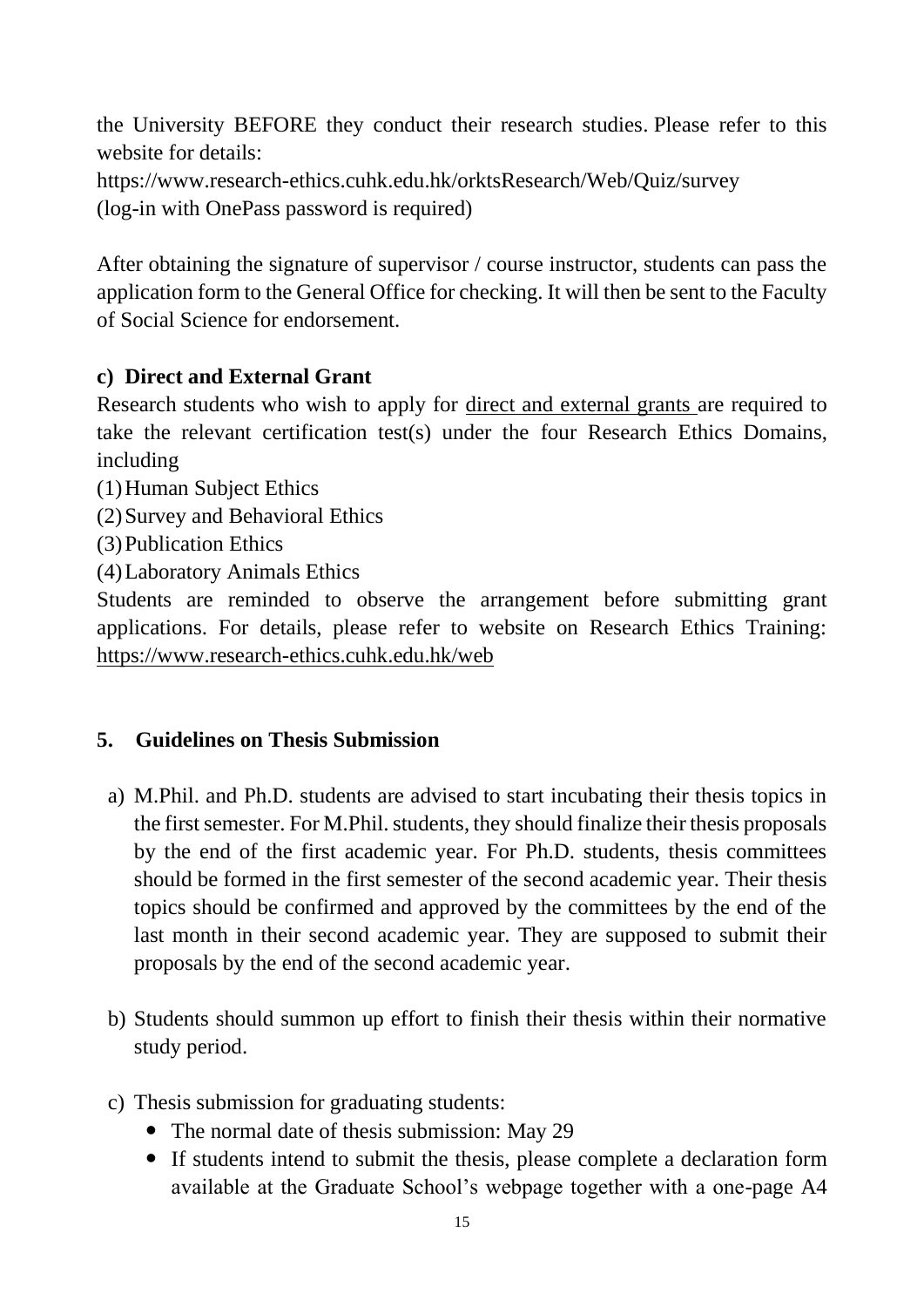abstract and confirm their thesis committee members with Division Head by early-December. Thesis committee members should include:

- i. Students' supervisor.
- ii. Thesis Committee Chair (i.e. either Division Head or one's representative within the Communication Division).
- iii.One other member (i.e. either from the Communication Division or from other CUHK departments).
- Supervisors will assign an external examiner for M.Phil. and Ph.D. students. Students should not contact their external examiners to discuss about their theses before the oral defense.
- d) When students are ready to submit their theses, please inform Heidi of the General Office. Heidi will help set up the time and date for the oral defense by liaising with the panel members. The oral defense should take place THREE WEEKS after the thesis is submitted to the General Office at the earliest so that the thesis committee members can have enough time to read the thesis. Heidi will send a formal notification about the oral defense schedule to inform the committee members. If a student wants to ensure completion of the dissertation requirement by August 31, one should try to conduct the oral defense no later than July 31 (which would allow one month for revisions) and that means one should submit the defense copy no later than July 3. The School and the panel members have no obligation to quicken the process to facilitate timely completion of the requirement.
- e) If students cannot submit the thesis as planned, they have to follow the deferment of thesis submission guidelines of Graduate School:
	- Students should submit a form to apply for deferral of thesis submission.
	- For thesis submission between June 30 and July 31, there is no need to pay any continuation fee; and
	- If the thesis is submitted after July 31, students have to pay a continuation fee 1/8 of current full-time annual tuition fee for the coming academic year.
- f) Students have to submit a research and study plan at the beginning of each academic year. This is more than a formality. Please make use of this as a tool for research planning. Students have to talk to their supervisors and a Pass/Fail grade will be given to them by the end of each academic year.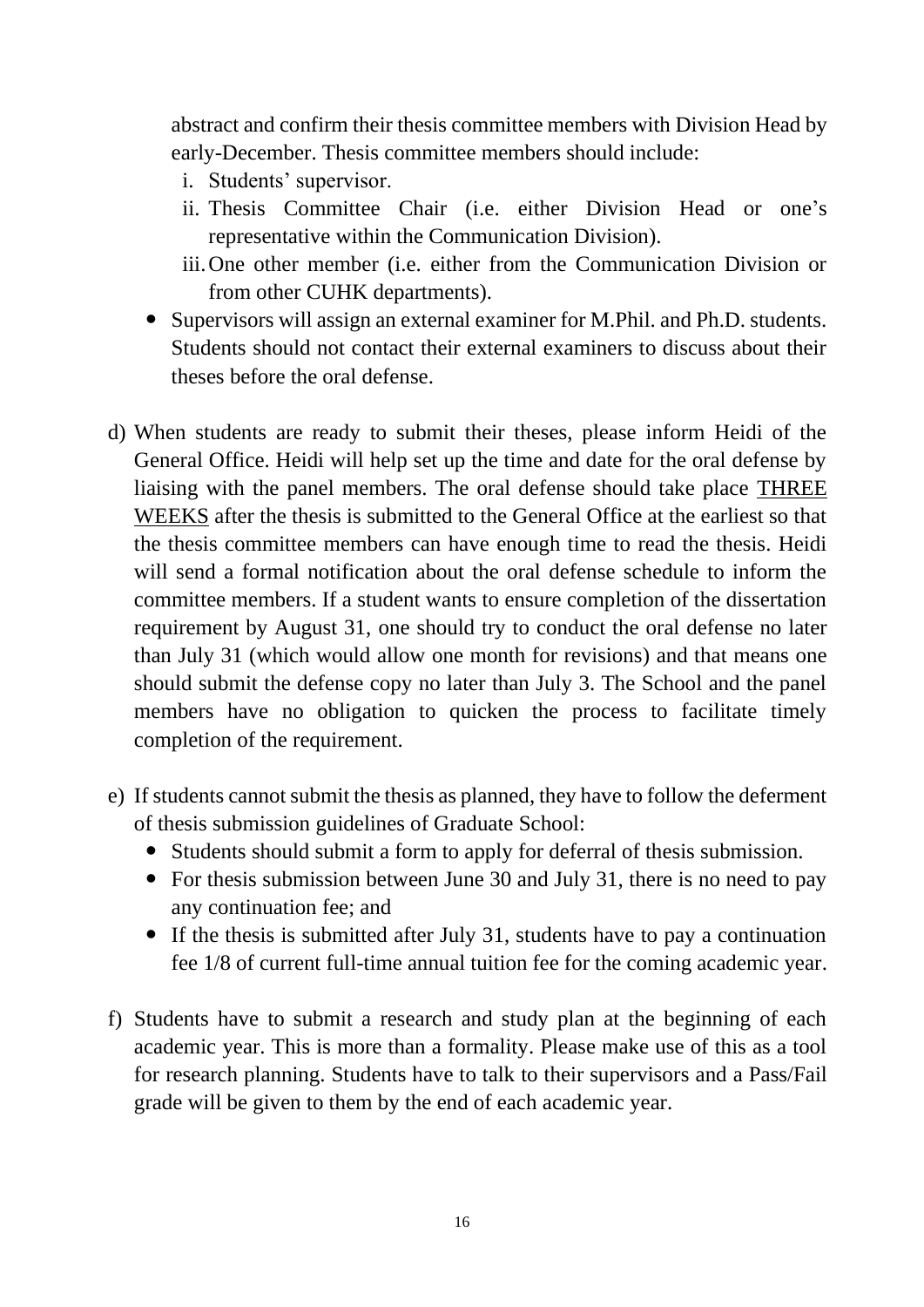#### **6. Transfer of Candidature**

- a) A student who has registered in a research doctoral programme may, on the recommendation of the Graduate Division concerned and with the approval of the Graduate Council, be transferred to a research master's programme provided that such a transfer takes place before the thesis or portfolio is submitted.
- b) An M.Phil. student who has completed the first year of studies and obtained academic results of G.P.A 3.7 or above may be permitted, on the recommendation of the Graduate Division concerned and with the approval of the Graduate Council, to transfer his/her candidature from M.Phil. program to Ph.D. program in Communication. The student will also need to submit an academic paper produced in the first year of studies as a basis for the Graduate Division to consider the application of transfer of candidature.

#### **7. Academic Honesty**

The Chinese University of Hong Kong places very high importance on honesty in academic work submitted by students, and adopts a policy of zero tolerance on academic dishonesty. While "academic dishonesty" is the overall name, there are several sub-categories as follows:

Impersonation fraud in tests and examinations (including violation of rule 19 of the University's Examination Rules or rule 15 of the University's Online Examination Rules)

- (i) Plagiarism
- (ii) Undeclared multiple submissions
- (iii) Employing or using services provided by a third party to undertake ones' submitted work, or providing services as a third party
- (iv) Distribution/ Sharing/ Copying of teaching materials without the consent of the course teachers to gain unfair academic advantage in the courses
- (v) Violating rules 15 or 16 of the University's Examination Rules [\(Annex 1\)](http://www.cuhk.edu.hk/policy/academichonesty/Eng_htm_files_(2013-14)/Annex%201_en.pdf) or rule 9 or 10 of the University's Online Examination Rules [\(Annex 2\)](http://www.cuhk.edu.hk/policy/academichonesty/Eng_htm_files_(2013-14)/Annex%202_en.pdf)
- (vi) Cheating in tests and examinations (including violation of rules 17 or 18 of the University's Examination Rules or rule 11, 12, 13, 14 or 16 of the University's Online Examination Rules)
- (vii) Impersonation fraud in tests and examinations (including violation of rule 19 of the University's Examination Rules or rule 15 of the University's Online Examination Rules)
- (viii) All other acts of academic dishonesty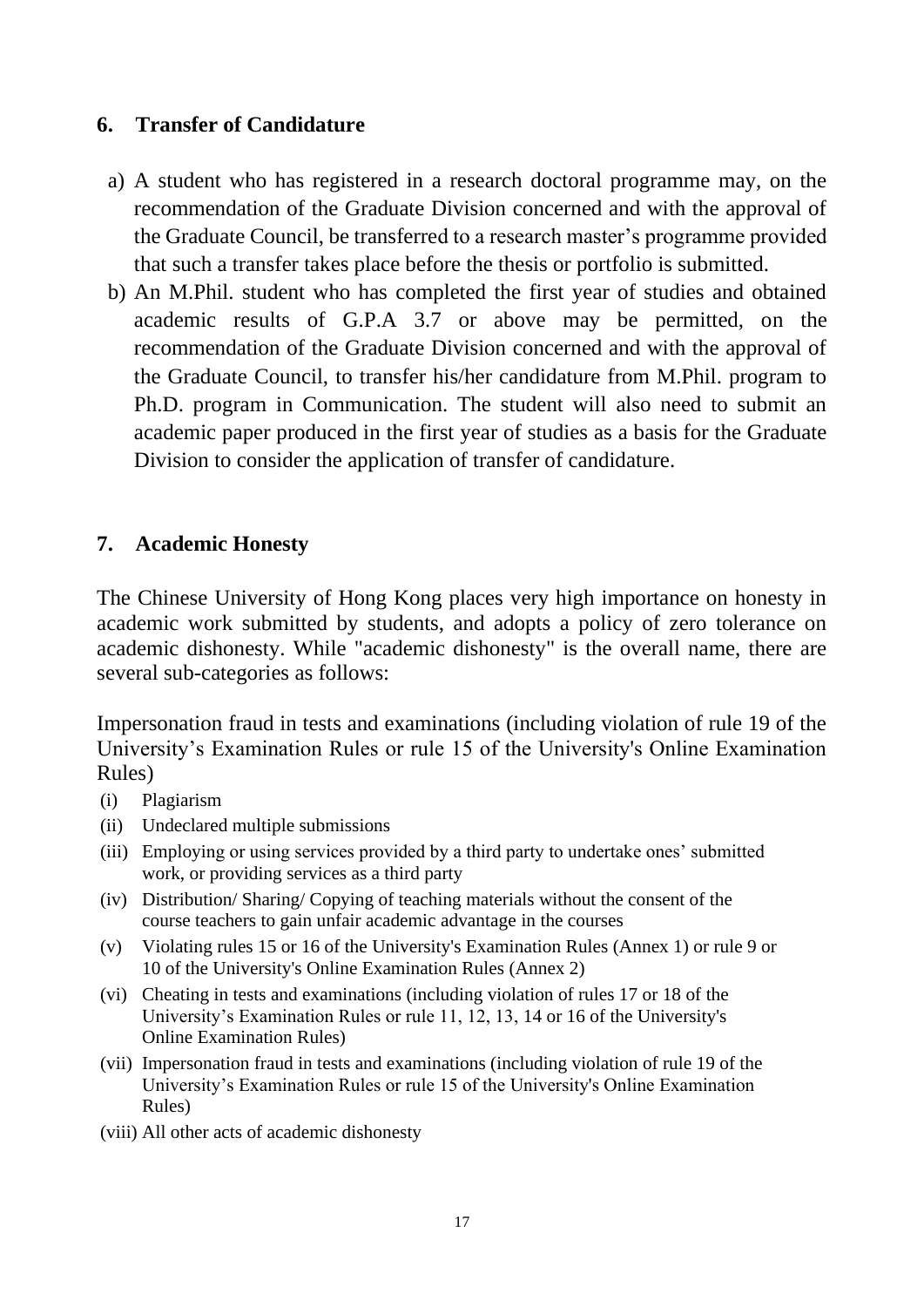Any related offence will lead to disciplinary action including termination of studies at the University. Everyone should make himself/herself familiar with the content of this website<http://www.cuhk.edu.hk/policy/academichonesty/> and thereby help avoid any practice that would not be acceptable.

[Annex 1:](http://www.cuhk.edu.hk/policy/academichonesty/Eng_htm_files_(2013-14)/Annex%201_en.pdf) University's Examination Rules http://www.cuhk.edu.hk/policy/academichonesty/Eng\_htm\_files\_(2013-14)/Annex%201\_en.pdf

[Annex 2:](http://www.cuhk.edu.hk/policy/academichonesty/Eng_htm_files_(2013-14)/Annex%202_en.pdf) University's Online Examination Rules http://www.cuhk.edu.hk/policy/academichonesty/Eng\_htm\_files\_(2013-14)/Annex%202\_en.pdf

#### **8. Academic Performance**

Student who obtains a cumulative grade point average (GPA) below 2.0 in the preceding term or receives a failure grade in thesis monitoring courses will be put on academic probation. For details, please refer to Clause 13.0 "Unsatisfactory Performance and Discontinuation of Studies" of the General Regulations Governing Postgraduate Studies which can be accessed from the Graduate School Homepage: [http://www.gs.cuhk.edu.hk.](http://www.gs.cuhk.edu.hk/)

#### **9. Studentship**

- a) For each academic year, students are entitled to 12 months of studentship with 14 days of annual leave. Students need to inform the Communication Division and their thesis supervisors before taking leave.
- b) No outside practice is allowed. But students can earn up to 50 extra RA hours per year.
- c) Their studentship might be terminated in case of unsatisfactory performance and/or violation of their terms of employment.

## **10. TA & RA**

a) M.Phil. and Ph.D. students on studentship are required to carry out assignments relating to teaching and research as part of their postgraduate studies, normally for not more than 12 hours per week on average starting from August 1. They should inform their own students (for TA duty) and professors (for RA duty) concerned so that they can meet them during their office hours. Students should inform Heidi of the General Office if they need to apply for sick leave.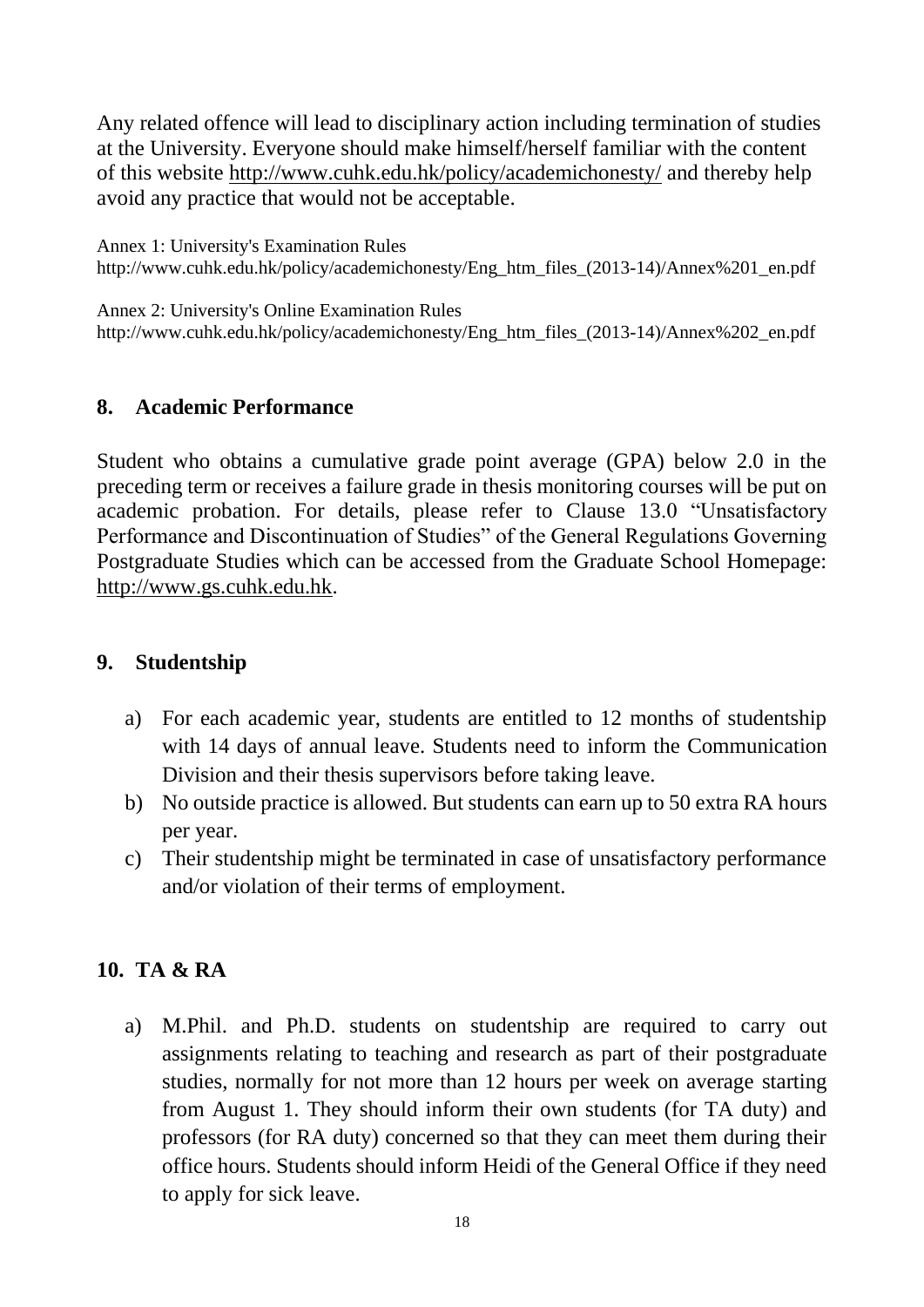- b) The TA and RA hours may be unevenly distributed in different months. Students need to inform Division Head if they are overloaded and need to rearrange the duties in the next semester.
- c) Students have to report duty (by email or phone) with their TA and/or RA supervisors by August 1.

#### Evaluation of Performance

Students provide their feedback on the teaching effectiveness of their TAs by completing a questionnaire at the end of each semester. Professors and instructors will also provide their feedback on the performance of their TAs and RAs in providing teaching assistance and research assistance.

The scale of the evaluation scores will start with "strongly disagree" at "1" and end at "strongly agree" at "6". If students get an overall average score below the threshold of 3.5 for two consecutive semesters, a warning letter will be issued to the students concerned. Students receiving an outstanding score of 5.0 or above in any semester will be awarded a certificate of merit as a token of appreciation.

## **11. Schedule of Oral Defense**

Year 1 students are encouraged to attend at least one of oral defense sessions in August to get a general picture of oral defense of thesis. The schedule will be announced in due course.

## **12. Residence Requirements/Leave of Absence**

## **Residence Requirements**

Below are some salient points of residence requirements. For full version, please visit [https://www.gs.cuhk.edu.hk/download/General\\_Regulations\\_Pg.pdf.](https://www.gs.cuhk.edu.hk/download/General_Regulations_Pg.pdf)

- a) Residence Requirements
	- i. Except for periods of approved leave, all students are required to be in residence during their period of study.
	- ii. Residence requirements may be waived for part-time students for up to six months in any academic year, upon the written approval of the Supervisor and the Head of the Graduate Division concerned.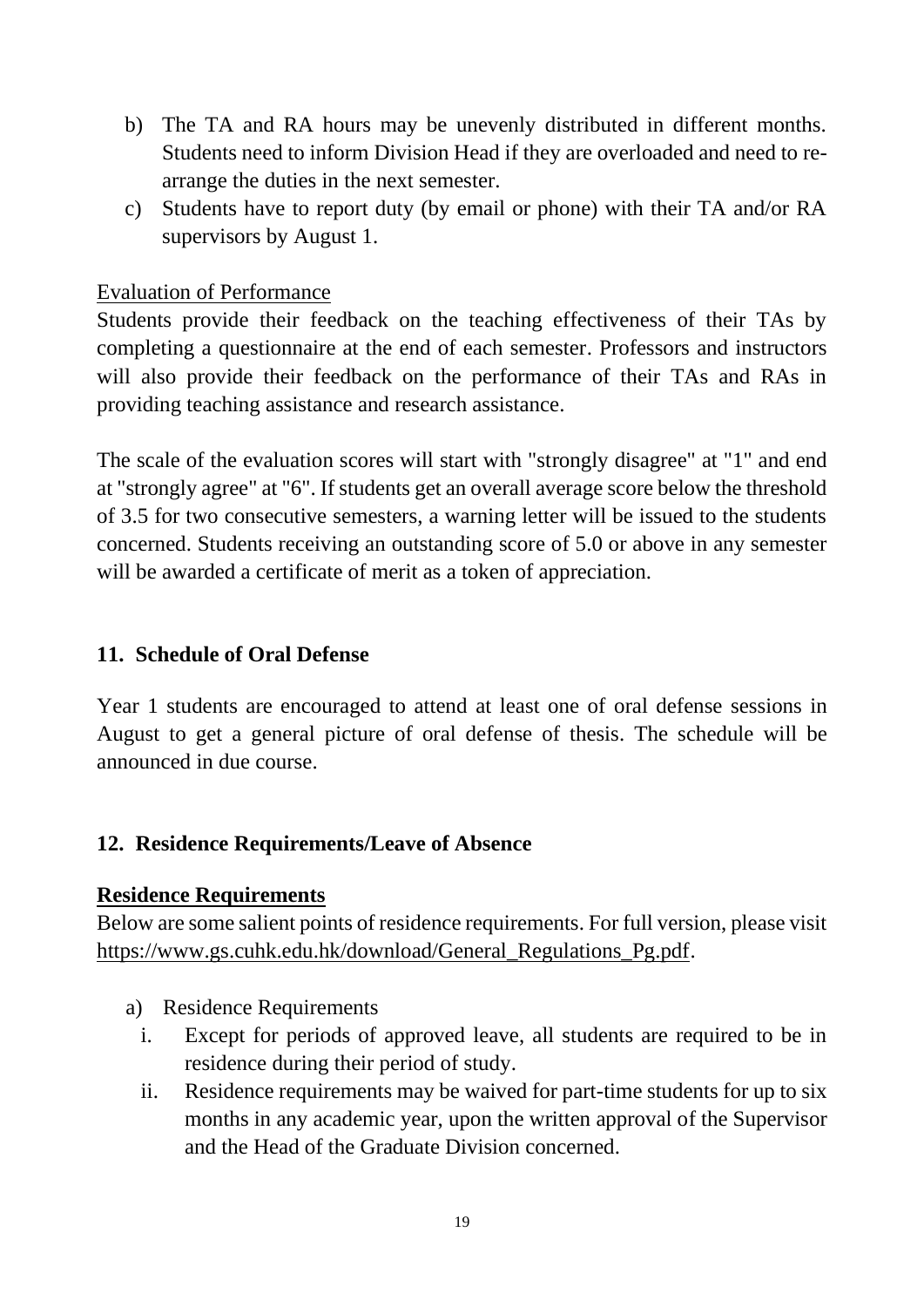- b) Definition of Residence
	- i. A student is classified as being in residence if he/she is attending courses as prescribed by his/her programme, and in the case of research postgraduate students, also receiving supervision on a regular basis.
	- ii. A student who is in Hong Kong except for absences not exceeding three weeks continuously and not exceeding one month aggregate in any one academic year shall be deemed to be receiving regular supervision, and provided he/she is also attending courses, if required, shall be regarded as in residence.
	- iii. A student who is not in Hong Kong shall normally be deemed to be not receiving supervision, and shall be regarded as not being in residence. In cases where the student would nevertheless receive adequate supervision on a regular basis while away from Hong Kong, or where the absence from Hong Kong is related to an academic purpose, an application should be made beforehand to the Head of the Graduate Division concerned for approval by the Dean of the Graduate School, with the endorsement of the Supervisor, to regard the student as being in residence during that period of absence.
	- iv. A student may also be regarded as being in residence while away from Hong Kong if the programme of studies approved by the Graduate Council and the Senate so provides.

## **Leave of Absence**

- a) A student who has been absent from classes/required activities for any period shall be responsible for applying to the teaching staff concerned for permission to make up for any required work missed.
- b) A student who has been absent without approved leave of absence or who is in breach of the residence requirements for a continuous period exceeding one month shall be considered as having withdrawn from studies at the University.
- c) For full regulations on leave of absence, please refer to the "General Regulations Governing Postgraduate Studies" on the Graduate School's website

[https://www.gs.cuhk.edu.hk/download/General\\_Regulations\\_Pg.pdf.](https://www.gs.cuhk.edu.hk/download/General_Regulations_Pg.pdf)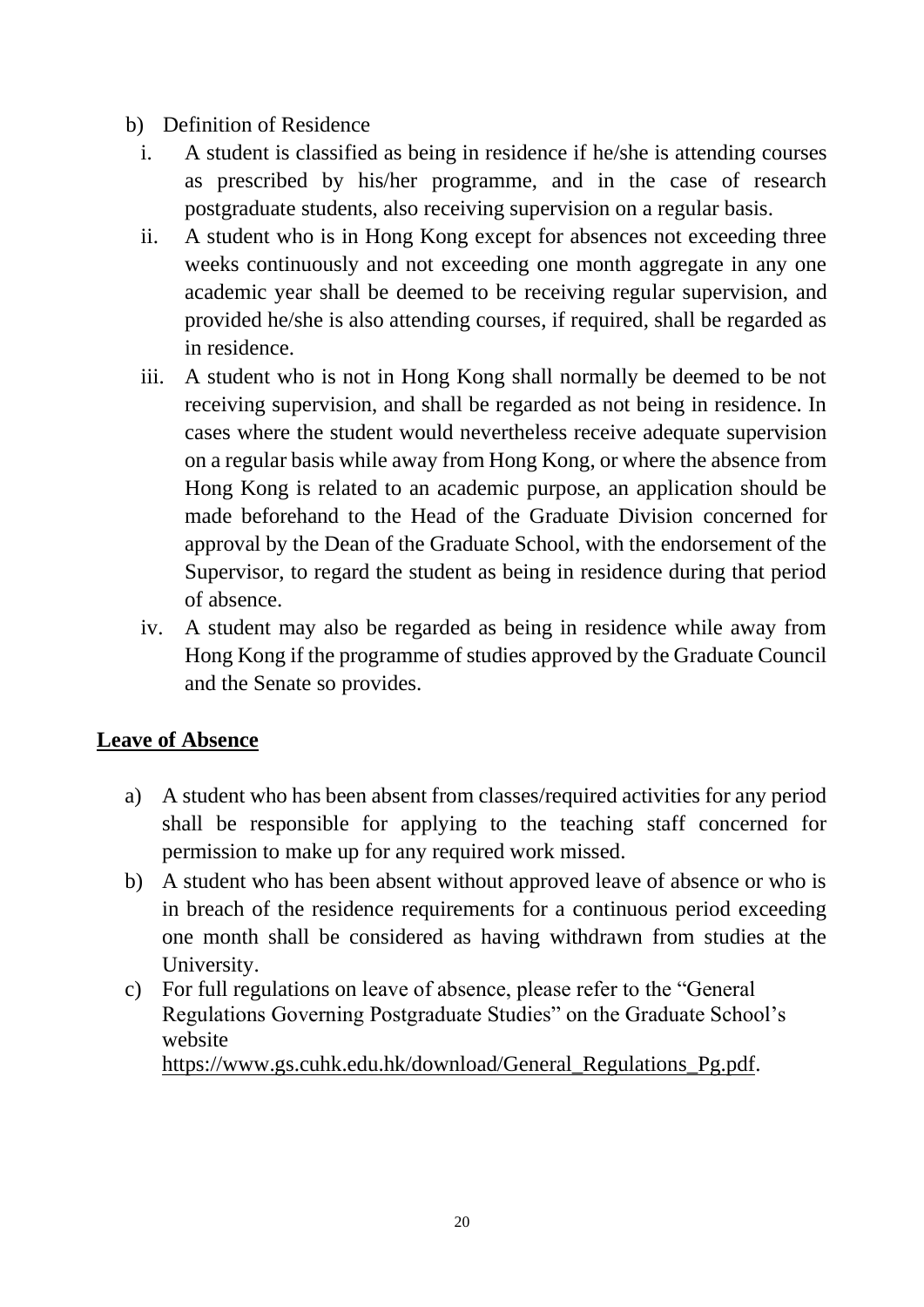## **13. Part-time Employment & Summer Jobs**

**Important websites for more and updated information:**

Immigration Department, HKSAR <https://www.immd.gov.hk/eng/faq/imm-policy-study.html>

The Graduate School, CUHK <http://www.gs.cuhk.edu.hk/page/VisaandRelatedMattersforNonlocalStudents>

The Immigration Department of HKSAR (IMMD) has announced in May 2008 a relaxed policy on taking up part-time on-campus employment and summer jobs for non-local students. Non-local students of full-time locally-accredited programmes **at degree level or above** with study period **not less than one academic year** are eligible to take up part-time on-campus employment for not more than 20 hours per week throughout the year, and off-campus summer jobs from 1st June to 31st August.

When granted their student visas upon approval for the applications for extension of stay, these students would be issued a "No Objection Letter (NOL)", which states that they are allowed to take up employment under stipulated conditions by the IMMD.

Notwithstanding the "No Objection Letter", students who are interested in taking up part-time employment or summer jobs during the entire course of study are reminded to observe the following CUHK regulations which are applicable to all local and non-local students:

- a) Clause 3.5 of the General Regulations Governing Postgraduate Studies stipulates that *"A student registered for a full-time programme of studies shall not take up any full-time employment, paid or unpaid, during term time except with prior permission of the Graduate Council. Recipient of a Postgraduate Studentship (PGS) shall not take up full-time or part-time employment, except with prior permission of the Graduate Council."*
- b) Nevertheless, noting that certain part-time engagements may be helpful in enriching students' research experience and exposure, the Graduate Council has delegated authority to Graduate Division Heads to consider giving special permission to PGS recipients (applicable to full-time research students only) that they may take up part-time engagements up to 50 hours per academic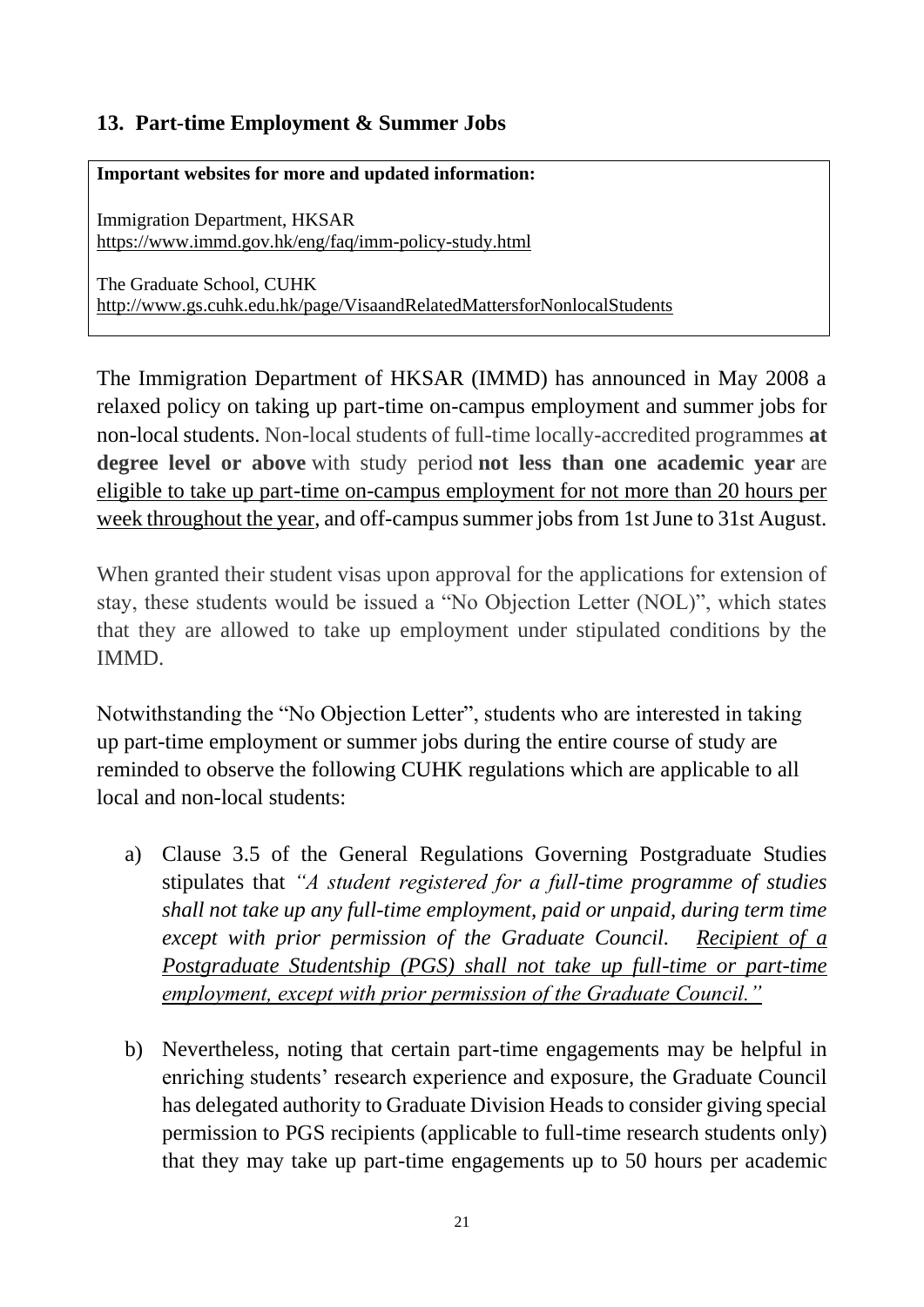year. If the engagement concerned is requested by the students' own Department, the ceiling is relaxed to a total of 100 hours per academic year.

Students who plan to take up part-time employment or summer jobs should submit an application to their Divisions **well in advance**. Each application will be considered on an individual basis. Studentsin breach of the above CUHK regulations may result in disciplinary actions or be required to discontinue their study. Besides, a breach of any condition of stay specified by the Immigration Department will render them liable to prosecution and removal from Hong Kong.

#### **14. Immigration Arrangements for Non-local Graduates (IANG)**

#### **Important websites for more and updated information:**

Immigration Department, HKSAR <http://www.immd.gov.hk/eng/faq/non-local-graduates-return-employment-arrangement.html>

The Graduate School, CUHK <http://www.gs.cuhk.edu.hk/page/VisaandRelatedMattersforNonlocalStudents>

Students who are/were non-local students<sup>1</sup> and have obtained an undergraduate or higher qualification in a full-time and locally-accredited programme **in Hong Kong** (hereafter "non-local graduates") may apply to stay/return and work in the HKSAR under the IANG.

## Eligibility Criteria

a) Non-local graduates who submit applications to the Immigration Department **within six months after the date of their graduation** (i.e. the date shown on their graduation certificates) are classified as **non-local fresh graduates**. Nonlocal fresh graduates who wish to apply to stay and work in the HKSAR are not required to have secured an offer of employment upon application.

They may be granted 12 months' stay on time limitation only without other conditions of stay provided that normal immigration requirements are met. Those who intend to apply to stay and work in the HKSAR but have not yet secured graduation results may **apply for extension of stay** to wait for the

<sup>&</sup>lt;sup>1</sup> Non-local students refer to persons entering the HKSAR for the purpose of education with a student visa / entry permit issued by the Director of Immigration.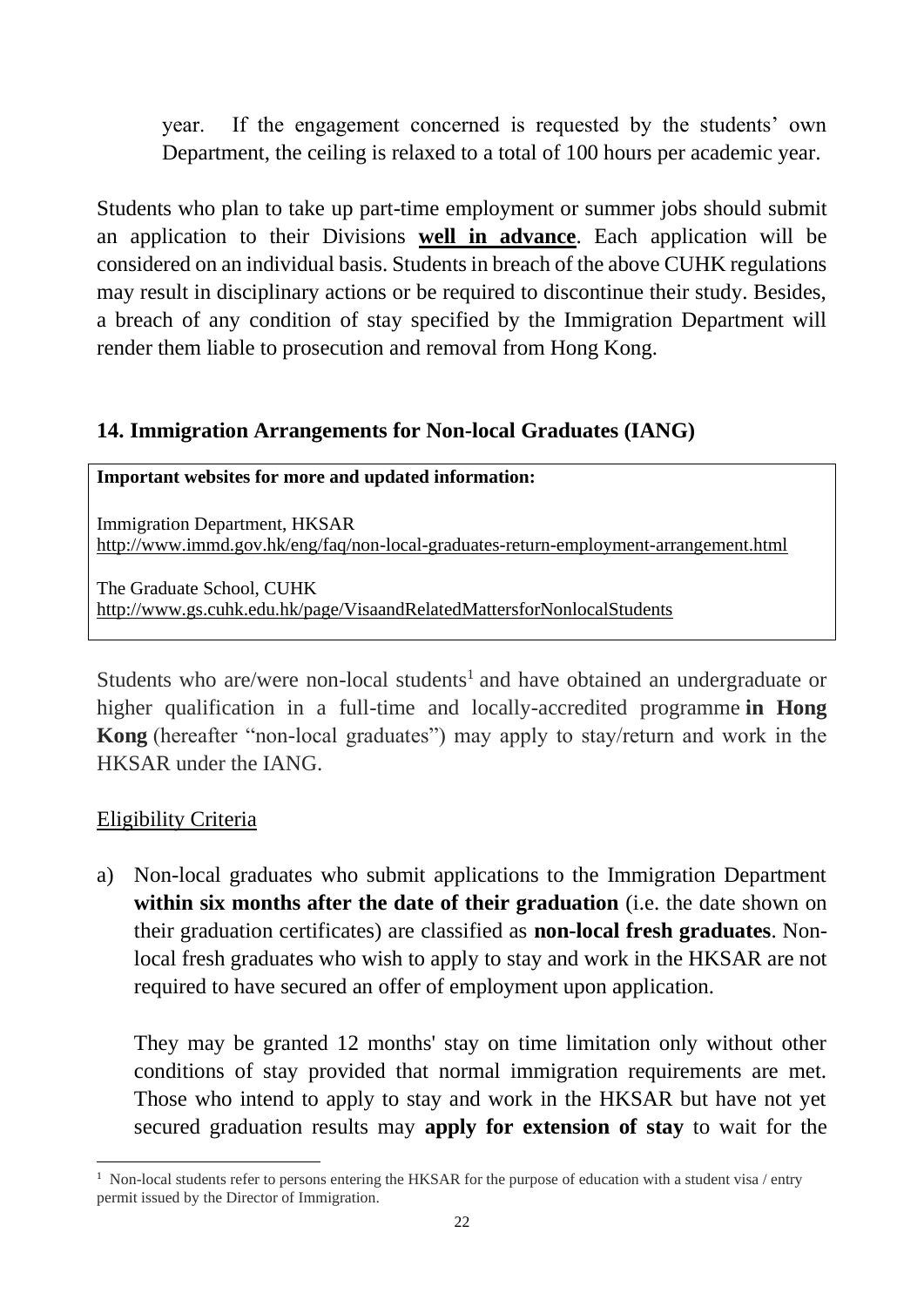promulgation of results. Non-local fresh graduates who have not yet obtained their graduation certificate could apply to stay and work by producing a proof from the institution confirming that they have graduated.

b) Non-local graduates who submit applications **beyond six months of the date of their graduation** are classified as **returning non-local graduates**. Returning non-local graduates who wish to return to work in the HKSAR are required to secure an offer of employment upon application. The applications will be favourably considered so long as the job is at a level commonly taken up by degree holders and the remuneration package is at market level. They may be granted 12 months' stay on time limitation only without other conditions of stay provided that normal immigration requirements are met.

## Application Procedures

All non-local graduates should complete application form [\(ID 990A\)](file:///C:/Users/user/AppData/Local/Microsoft/Windows/user/AppData/Local/Microsoft/Windows/user/AppData/Local/Microsoft/Windows/Janet%20Lau/TPG/user/Local%20Settings/Temp/id990a.htm). The employing companies of those returning non-local graduates should complete application form [\(ID 990B\)](file:///C:/Users/user/AppData/Local/Microsoft/Windows/user/AppData/Local/Microsoft/Windows/user/AppData/Local/Microsoft/Windows/Janet%20Lau/TPG/user/Local%20Settings/Temp/id990b.htm). The application forms [\(ID 990A](file:///C:/Users/user/AppData/Local/Microsoft/Windows/user/AppData/Local/Microsoft/Windows/user/AppData/Local/Microsoft/Windows/Janet%20Lau/TPG/user/Local%20Settings/Temp/id990a.htm) and [ID 990B\)](file:///C:/Users/user/AppData/Local/Microsoft/Windows/user/AppData/Local/Microsoft/Windows/user/AppData/Local/Microsoft/Windows/Janet%20Lau/TPG/user/Local%20Settings/Temp/id990b.htm) can be obtained free of charge from the following offices:

- a) Immigration Department Headquarters;
- b) Immigration Branch Offices;
- c) Overseas Chinese Diplomatic and Consular Missions; and
- d) HKSAR Government offices outside Hong Kong.

The forms and more information can be obtained from the Immigration Department's website at [www.immd.gov.hk](http://www.immd.gov.hk/) or at hotline 2824-6111.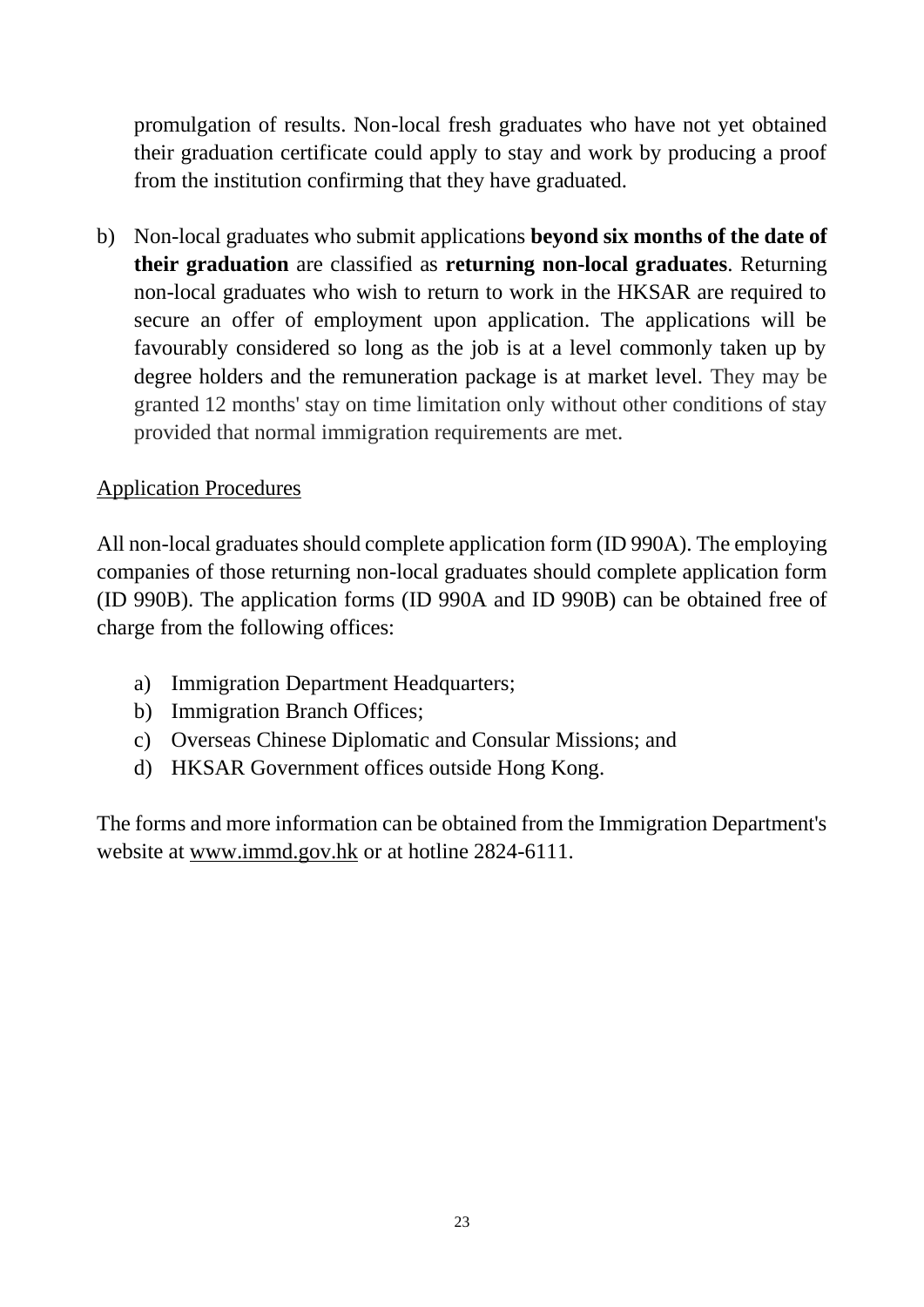## **15. Professional Development Course and Orientations of Centre for Learning Enhancement and Research (CLEAR)**

Year 1 and Year 2 research postgraduate students are required to attend various workshops in August. Some are optional and some are compulsory. The aim of these workshops is to better prepare students to anticipate problems and possibilities in their studies. The University also requires research students to take TA courses to equip them with the necessary skills of teaching and tutoring.

In order to be awarded a Certificate of Completion, TAs are required to complete all of the below parts of the programme organized by CLEAR:

#### **Part I: Engaging students in tutorial: teaching and learning issues, relating to students as a TA**

#### **[Details will be announced in due course]**

#### **Part II: One IPL course choose from the followings**

- Introduction to Teaching and Learning
- Presentation Skills Workshop
- Communication Skills Workshop
- Power of Voice

#### **Part III: Assessment arranged by individual departments**

Departments assess students on their presentation and teaching skills by means of individual presentations, seminars or class observation.

#### **[Details will be announced in due course]**

To meet the graduation requirement, students should complete an Improving Postgraduate Learning (IPL) module on "Observing Intellectual Property and Copyright Law during Research". This is an online module and the relevant information can be obtained from the website:

<http://www.cuhk.edu.hk/clear/prodev/ipl.html>

The Office of Student Affairs (OSA) organizes Orientation Programmes for New Teaching Assistants and Postgraduate Students, as part of the Improving Postgraduate Learning (IPL) series. Please refer to the following link for the details of the orientation programmes:<http://lces.osa.cuhk.edu.hk/pgso>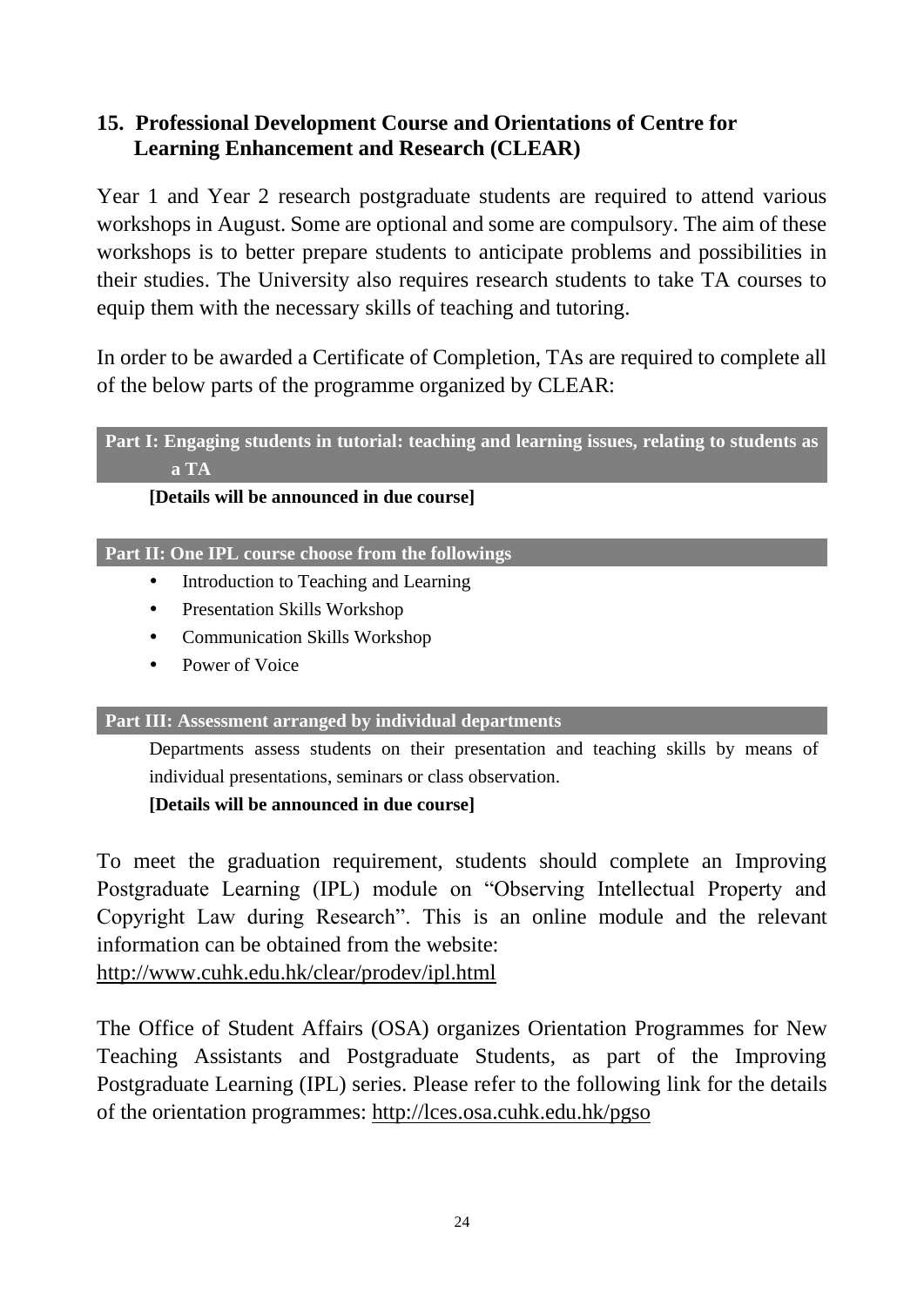#### **16. Calendar**

| 6.9.2021<br>Commencement of First Term of Undergraduate and<br><b>Sun</b><br>Postgraduate Programmes<br>$6.9.2021 - 20.9.2021$<br>Add/Drop Period of First Term of Postgraduate Programmes<br>5<br>6<br>13.9.2021 - 27.9.2021<br>Add/Drop Period of First Term of Undergraduate<br>(12)<br>13<br>Programmes<br>(19)<br>22.9.2021<br>Public Holiday - The day following the Chinese<br>Mid-Autumn Festival |                               | <b>SEPTEMBER 2021</b> |              |    |                             |    |    |                |
|-----------------------------------------------------------------------------------------------------------------------------------------------------------------------------------------------------------------------------------------------------------------------------------------------------------------------------------------------------------------------------------------------------------|-------------------------------|-----------------------|--------------|----|-----------------------------|----|----|----------------|
|                                                                                                                                                                                                                                                                                                                                                                                                           |                               |                       |              |    | Mon   Tue   Wed   Thu   Fri |    |    | Sat            |
|                                                                                                                                                                                                                                                                                                                                                                                                           |                               |                       |              |    |                             | 2  | 3  | $\overline{4}$ |
|                                                                                                                                                                                                                                                                                                                                                                                                           |                               |                       |              |    | 8                           | 9  | 10 | 11             |
|                                                                                                                                                                                                                                                                                                                                                                                                           |                               |                       |              | 14 | 15                          | 16 | 17 | 18             |
|                                                                                                                                                                                                                                                                                                                                                                                                           |                               |                       | 20           | 21 | $\widehat{22}$              | 23 | 24 | 25             |
|                                                                                                                                                                                                                                                                                                                                                                                                           |                               | (26)                  | 27           | 28 | 29                          | 30 |    |                |
|                                                                                                                                                                                                                                                                                                                                                                                                           |                               |                       |              |    |                             |    |    |                |
| 1.10.2021                                                                                                                                                                                                                                                                                                                                                                                                 | Public Holiday - National Day |                       | OCTOBER 2021 |    |                             |    |    |                |

14.10.2021 Public Holiday - Chung Yeung Festival 16.10.2021 Information Day for Undergraduate Admissions [Full-time Undergraduate Classes Suspended]

#### SEPTEMBER 2021

| <b>Sun</b>    |    |    | Mon   Tue   Wed   Thu |              | Fri | Sat |
|---------------|----|----|-----------------------|--------------|-----|-----|
|               |    |    |                       | $\mathbf{2}$ | 3   | 4   |
| $\circled{5}$ | 6  | 7  | 8                     | 9            | 10  | 11  |
| (12)          | 13 | 14 | 15                    | 16           | 17  | 18  |
| (19)          | 20 | 21 | (2)                   | 23           | 24  | 25  |
| 26)           | 27 | 28 | 29                    | 30           |     |     |

#### 1.10.2021 Public Holiday - National Day **OCTOBER 2021**

|                |    |    | Sun   Mon   Tue   Wed   Thu |      | Fri | Sat  |
|----------------|----|----|-----------------------------|------|-----|------|
|                |    |    |                             |      | 1   | 2    |
| 3,             | 4  | 5  | 6                           | 7    | 8   | 9    |
| $\circledA$    | 11 | 12 | 13                          | (14) | 15  | (16) |
| $\overline{1}$ | 18 | 19 | 20                          | 21   | 22  | 23   |
| 24             | 25 | 26 | 27                          | 28   | 29  | 30   |
| 31             |    |    |                             |      |     |      |

4.11.2021 - 6.11.2021 90th Congregation for Conferment of Degrees **NOVEMBER 2021 [Full-time Undergraduate and Postgraduate Classes** Suspended on 4 November] (Tentative)

| Sun             | Mon   Tue   Wed   Thu |              |    |                  | Fri | Sat I |
|-----------------|-----------------------|--------------|----|------------------|-----|-------|
|                 | 1                     | $\mathbf{2}$ | 3  | $\mathbf{A}_{i}$ | 5   | 6     |
| $(\mathcal{T})$ | 8                     | 9            | 10 | 11               | 12  | 13    |
| 14)             | 15                    | 16           | 17 | 18               | 19  | 20    |
| 21)             | 22                    | 23           | 24 | 25               | 26  | 27    |
| 28              | 29                    | 30           |    |                  |     |       |

#### DECEMBER 2021

|                   |     |    | Sun   Mon   Tue   Wed   Thu |    | Fri | Sat I |
|-------------------|-----|----|-----------------------------|----|-----|-------|
|                   |     |    |                             | 2  | 3   |       |
| $\overline{5}$    | 6   | 7  | 8                           | 9  | 10  | 11    |
| $\left( 1\right)$ | 13  | 14 | 15                          | 16 | 17  | 18    |
| (19)              | 20  | 21 | 22                          | 23 | 24  | 25    |
| 26)               | 27) | 28 | 29                          | 30 | 31  |       |

| 4.12.2021               | <b>DECEMBER 2021</b>                                 |               |                                   |  |    |  |  |                |
|-------------------------|------------------------------------------------------|---------------|-----------------------------------|--|----|--|--|----------------|
|                         | Programmes                                           |               | Sun   Mon   Tue   Wed   Thu   Fri |  |    |  |  | Sat            |
| $6.12.2021 - 7.12.2021$ | Class Make-up period for Undergraduate Programmes    |               |                                   |  |    |  |  | $\overline{4}$ |
| 8.12.2021 - 23.12.2021  | First Term Course Exams for Undergraduate Programmes | $\mathcal{F}$ | 6                                 |  |    |  |  |                |
| 25.12.2021 - 27.12.2021 | Public Holiday - Christmas Vacation                  |               | 1 <sub>3</sub>                    |  | 15 |  |  | 18             |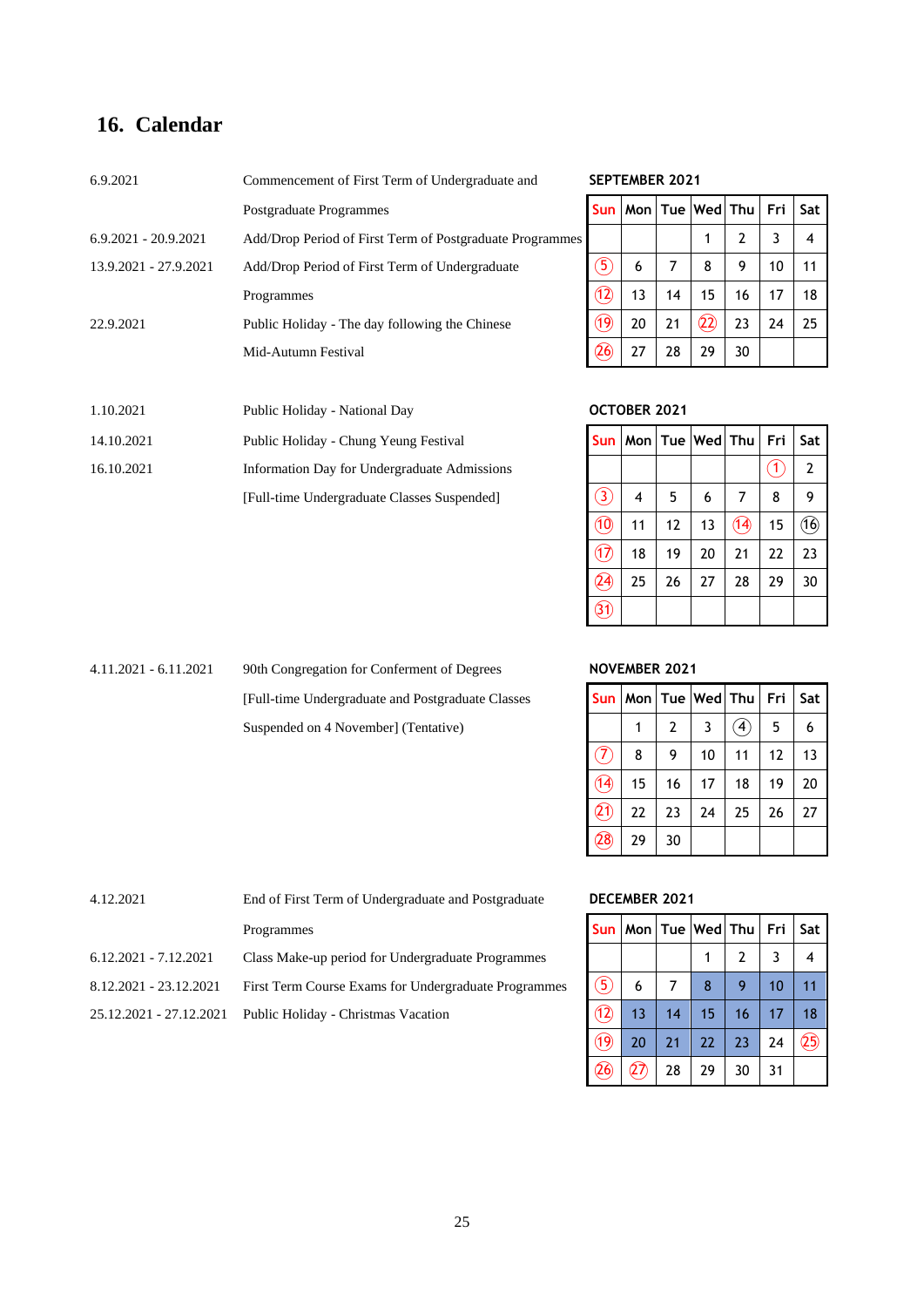| 1.1.2022                | Public Holiday - The First Day of January        |                                                     | <b>JANUARY 2022</b> |    |                             |    |    |     |
|-------------------------|--------------------------------------------------|-----------------------------------------------------|---------------------|----|-----------------------------|----|----|-----|
| 6.1.2022                | Grade Submission Deadline for First Term Courses | Sun l                                               |                     |    | Mon   Tue   Wed   Thu   Fri |    |    | Sat |
| 10.1.2022               | Commencement of Second Term of Undergraduate and |                                                     |                     |    |                             |    |    | (1) |
|                         | Postgraduate Programmes                          | $(\widehat{\mathbf{2}}% ,\widehat{\mathbf{2}}_{n})$ | 3                   | 4  | 5                           | 6  |    | -8  |
| $10.1.2022 - 24.1.2022$ | Add/Drop Period of Second Term of Postgraduate   | $\bigcirc$                                          | 10                  | 11 | 12                          | 13 | 14 | 15  |
|                         | Programmes                                       | (16)                                                | 17                  | 18 | 19                          | 20 | 21 | 22  |
| 17.1.2022 - 28.1.2022   | Add/Drop Period of Second Term of Undergraduate  | (23)                                                | 24                  | 25 | 26                          | 27 | 28 | 29  |
|                         | Programmes                                       | $\circled{30}$                                      | (3)                 |    |                             |    |    |     |
|                         |                                                  |                                                     |                     |    |                             |    |    |     |
|                         |                                                  |                                                     |                     |    |                             |    |    |     |

# 1.1.2022 Public Holiday - The First Day of January **JANUARY 2022**

|                                         |     |    | Sun   Mon   Tue   Wed   Thu   Fri |    |    | Sat          |
|-----------------------------------------|-----|----|-----------------------------------|----|----|--------------|
|                                         |     |    |                                   |    |    | $\mathbf{1}$ |
| $\left( 2\right)$                       | 3   | 4  | 5                                 | 6  | 7  | 8            |
| $\left( \widehat{ \mathbf{9} } \right)$ | 10  | 11 | 12                                | 13 | 14 | 15           |
| ্তি                                     | 17  | 18 | 19                                | 20 | 21 | 22           |
| (23)                                    | 24  | 25 | 26                                | 27 | 28 | 29           |
| 30                                      | 31) |    |                                   |    |    |              |

#### 31.1.2022 - 5.2.2022 Lunar New Year Vacation **FEBRUARY 2022**

|                   |    |                   | Sun   Mon   Tue   Wed   Thu   Fri |               |                   | Sat              |
|-------------------|----|-------------------|-----------------------------------|---------------|-------------------|------------------|
|                   |    | $\left( 1\right)$ | $\mathcal{L}_{2}$                 | $\circled{3}$ | $\left( 4\right)$ | $\left(5\right)$ |
| $\left( 6\right)$ | 7  | 8                 | 9                                 | 10            | 11                | 12               |
| (13)              | 14 | 15                | 16                                | 17            | 18                | 19               |
| $\overline{20}$   | 21 | 22                | 23                                | 24            | 25                | 26               |
| 27,               | 28 |                   |                                   |               |                   |                  |

#### **MARCH 2022**

| <b>Sun</b>        |    |    | Mon   Tue   Wed   Thu |    | Fri | Sat |
|-------------------|----|----|-----------------------|----|-----|-----|
|                   |    |    | 2                     | 4  | 4   | 5   |
| $\left( 6\right)$ | 7  | 8  | 9                     | 10 | 11  | 12  |
| $\circled{1}$     | 14 | 15 | 16                    | 17 | 18  | 19  |
| 20)               | 21 | 22 | 23                    | 24 | 25  | 26  |
| $\widehat{27}$    | 28 | 29 | 30                    | 31 |     |     |

#### 1.4.2022 - 4.4.2022 Reading Week for Undergraduate Programmes **APRIL 2022**

| Sun                          |      |    | Mon   Tue   Wed   Thu |    | Fri  | Sat            |
|------------------------------|------|----|-----------------------|----|------|----------------|
|                              |      |    |                       |    | 1    | $\overline{2}$ |
| $\bigcirc$                   | 4    | 5) | 6                     | 7  | 8    | 9              |
| $\circledcirc$               | 11   | 12 | 13                    | 14 | (15) | 16)            |
| $(\hspace{-1.5pt}\sqrt{17})$ | (18) | 19 | 20                    | 21 | 22   | 23             |
| 24)                          | 25   | 26 | 27                    | 28 | 29   | 30             |

| $1.4.2022 - 4.4.2022$   | Reading Week for Undergraduate Programmes            |                | <b>APRIL 2022</b> |    |                 |    |      |              |
|-------------------------|------------------------------------------------------|----------------|-------------------|----|-----------------|----|------|--------------|
| $& 6.4.2022 - 9.4.2022$ |                                                      | <b>Sun</b>     | Mon l             |    | Tue Wed Thu Fri |    |      | Sat          |
| 5.4.2022                | Public Holiday - Ching Ming Festival                 |                |                   |    |                 |    |      | <sup>2</sup> |
| 15.4.2022 - 18.4.2022   | Public Holiday - Easter                              | 3              | 4                 | 5  | 6               |    | 8    | 9            |
| 23.4.2022               | End of Second Term of Undergraduate and Postgraduate | $\circledcirc$ | 11                | 12 | 13              | 14 | (15) | (16)         |
|                         | Programmes                                           | (17)           | (18)              | 19 | 20              | 21 | 22   | 23           |
| 25.4.2022 - 26.4.2022   | Class Make-up Period for Undergraduate Programmes    | (24)           | 25                | 26 | 27              | 28 | 29   | 30           |
| 27.4.2022 - 14.5.2022   | Second Term Course Exams for Undergraduate           |                |                   |    |                 |    |      |              |
|                         | Programmes                                           |                |                   |    |                 |    |      |              |